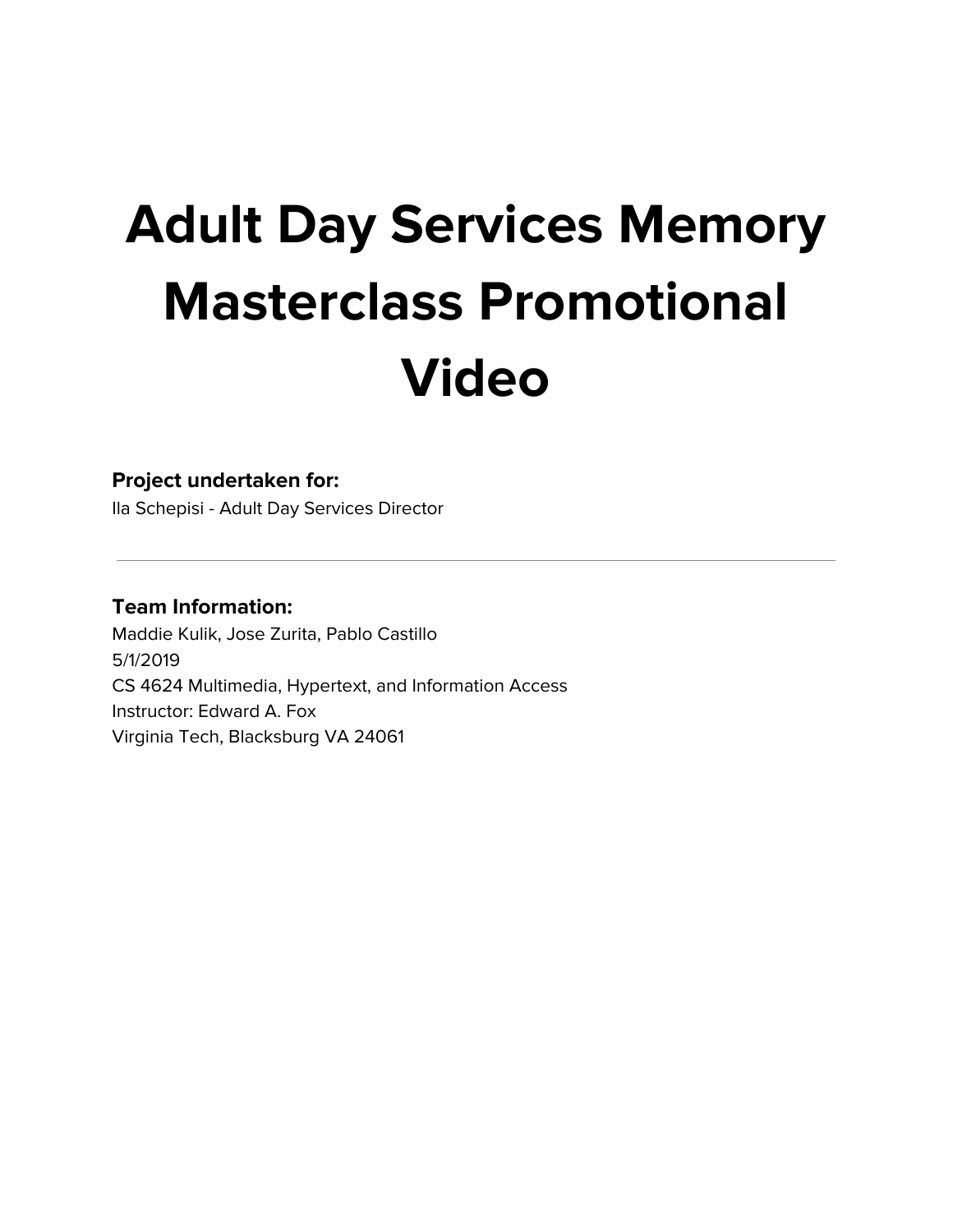# **TABLE OF CONTENTS**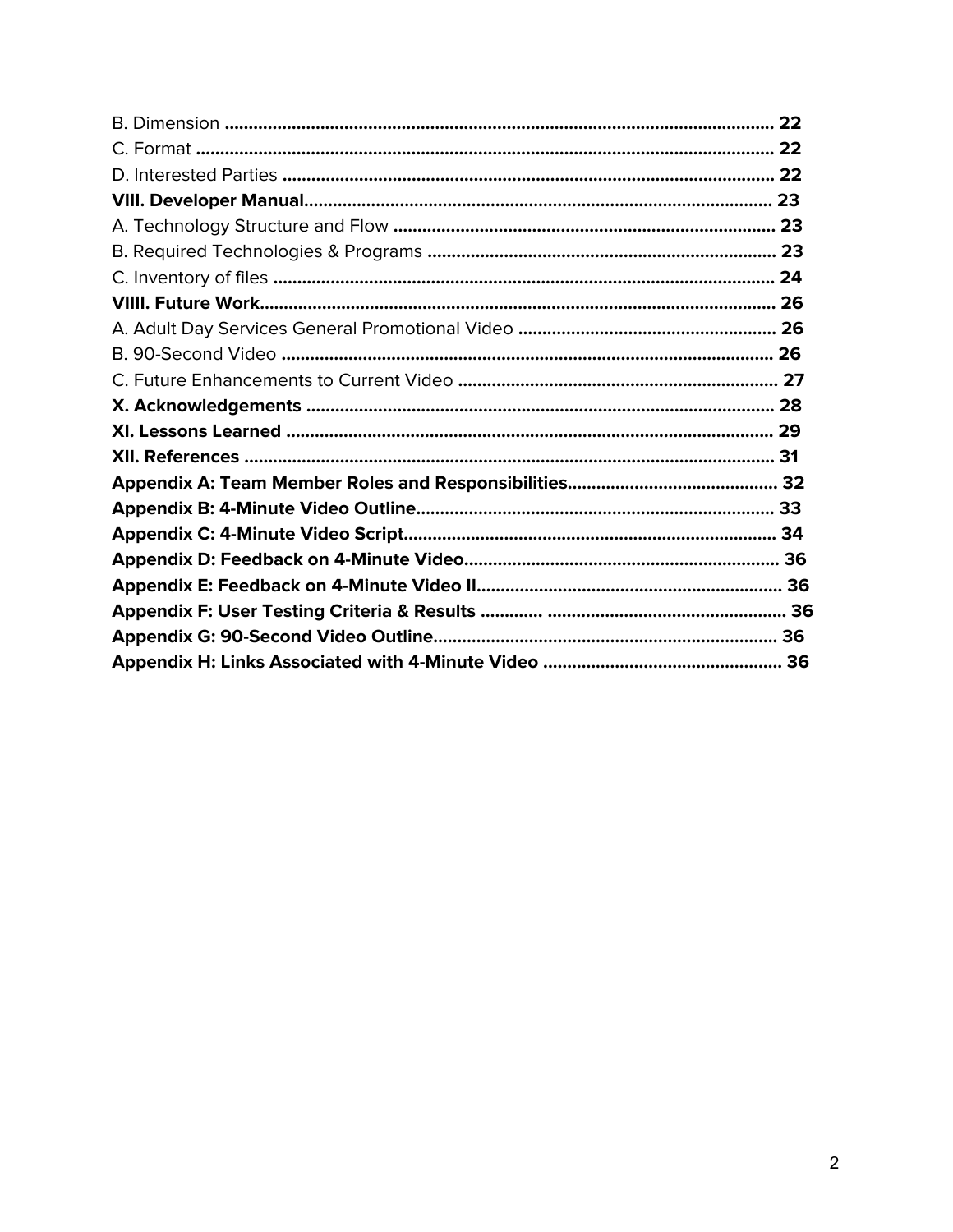# **Table of Figures**

| Figure 1: Memory Masterclass General Information from ADS Website  8 |  |
|----------------------------------------------------------------------|--|
|                                                                      |  |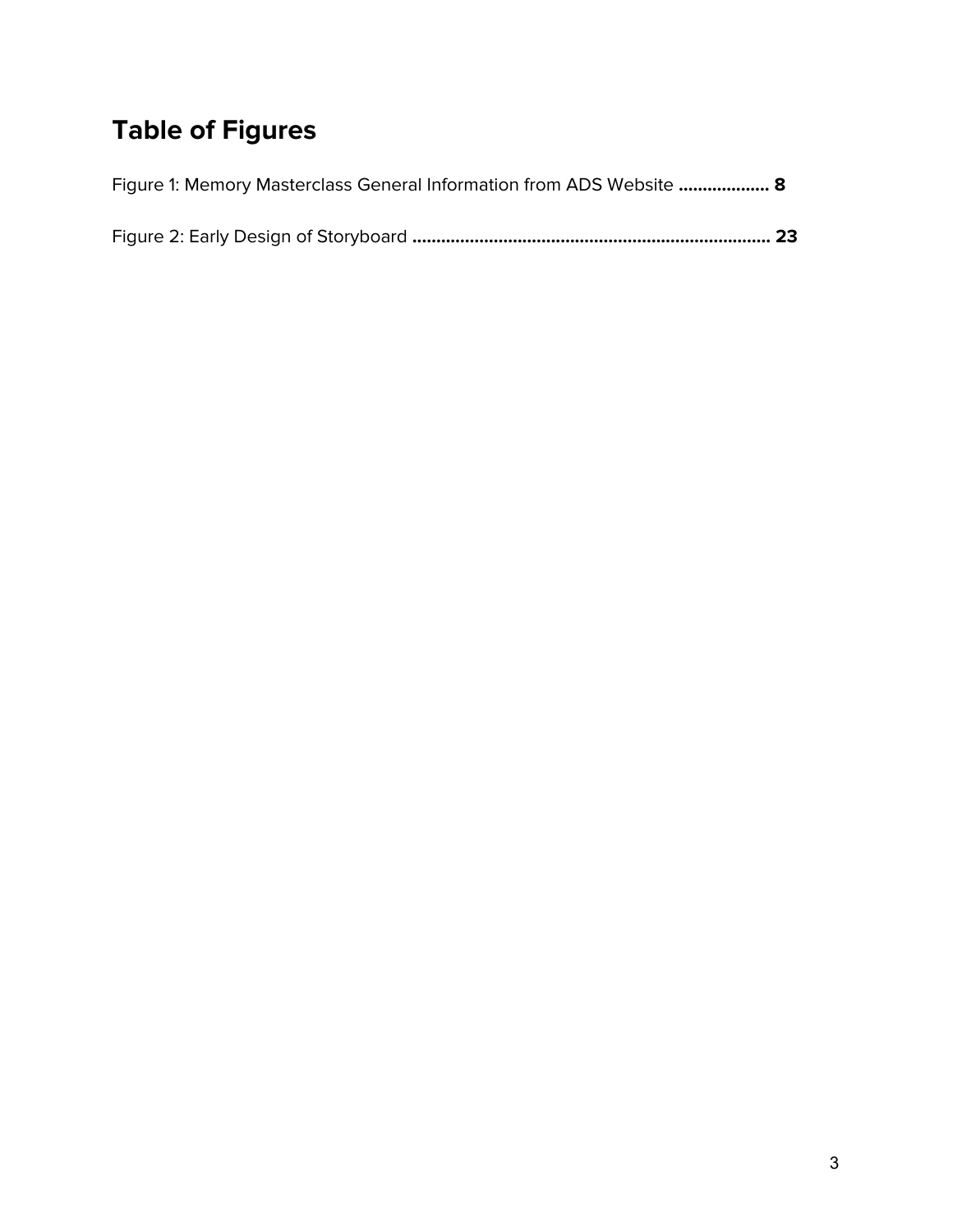### **I. Executive Summary**

The goal of this project was to create a promotional video for Virginia Tech's Adult Day Services center, specifically to advertise for their Memory Masterclass program. Adult Day Services is a center located within the Human Development and Family Sciences Department at Virginia Tech. They are licensed by the Department of Social Services to offer personal care, health monitoring, meals, therapeutic activities, dementia care, and recovery assistance. They serve typically 18 participants each operating day who average about 75 years of age. According to ADS's mission statement, the center is dedicated to providing a center focused on the well-being and optimal functioning of its participants, a resource for caregiver support, an education opportunity for students, and a community among generations of children, college students, and adults. One of ADS's main service offerings is their Memory Masterclass course. This course is offered in 6-week sessions to participants over 55 years of age who want to maximize their brain health. The focus of the course is to educate and serve people who have been diagnosed with Mild Cognitive Impairment (MCI). MCI is not a symptom or precursor to Alzheimer's or dementia, but rather a condition that occurs as aging changes brain function. In the 6-week course participants learn strategies for application to daily life that can strengthen brain reserve as you age and get connected with others who have similar concerns about memory. Our main objective was to create a promotional video that Adult Day Services could use on their website to inform and attract people to take the class.

This project was broken up into several different stages. The first stage was to meet with our clients, Adult Day Service professionals, to gain a better understanding of the project requirements. Our clients described to us that they would like a video that showcased the active, healthy lifestyle of one of their Memory Masterclass participants. This would include footage of men and women doing outdoor activities, participating in class, and doing mentally-stimulating activities. From meeting with our clients, we came to realize that they wanted a specific type of aesthetic to their video - a combination of active and "homey" footage. An important goal for our clients was to have the video ready to be presented at an AARP event in mid-march, so the first stage of this project had to be completed by that deadline.

The second stage was scheduling time to physically shoot the videos. This involved renting camera and sound equipment, coordinating with our clients and course participants, deciding on filming locations, and collecting the raw footage. Once we had shot all of the raw footage, the third stage comprised of condensing, cleaning, and enhancing the raw footage to create a preliminary draft of the video. The video was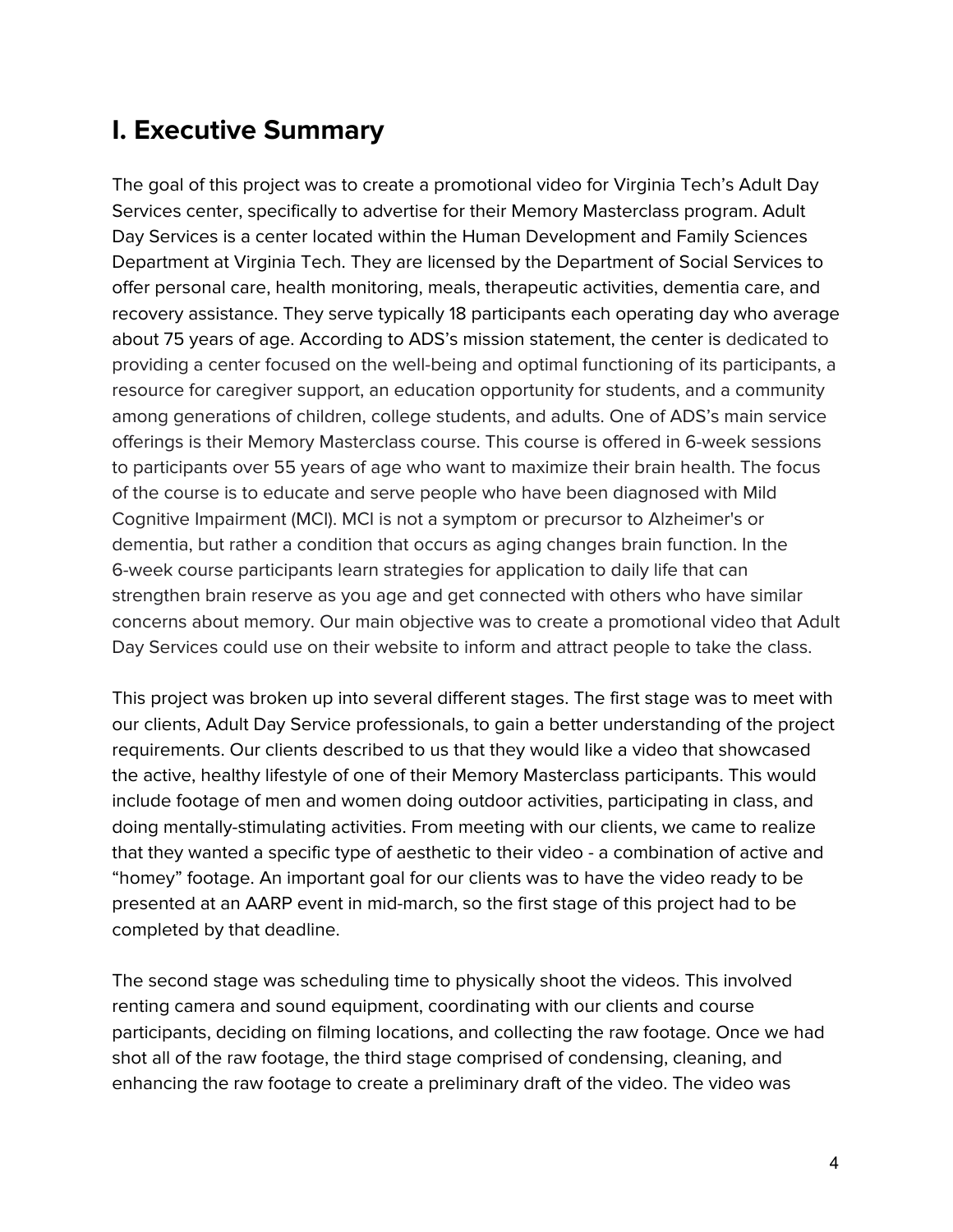delivered to the client, we received feedback, and have begun work revising the video to meet client specifications. The client will be able to use this video for advertising on the ADS website, as well as at different events where their services are promoted. The fourth stage of this project is what we are currently working on right now. Another recommendation was that we prepare another video that was a bit shorter, approximately 90 seconds long, that could be used as a shorter promotion. This shorter video will likely be a condensed version of highlights from the 4-minute video.

The third stage was to revise the initial version of the video based on client feedback. This involved sitting down with our client and gaining specific insight as to what details they liked and what they wanted to be modified. After we acquired feedback, we were able to reshoot footage that was not preferable and take more shots of outdoor activities. The final version of the video incorporated footage from both stages of filming as well as the client's desired changes. This version of the video was also shown to an applicable user pool of Memory Masterclass students to allow us more feedback. Minor edits were added and the final version of the video was shared with our clients.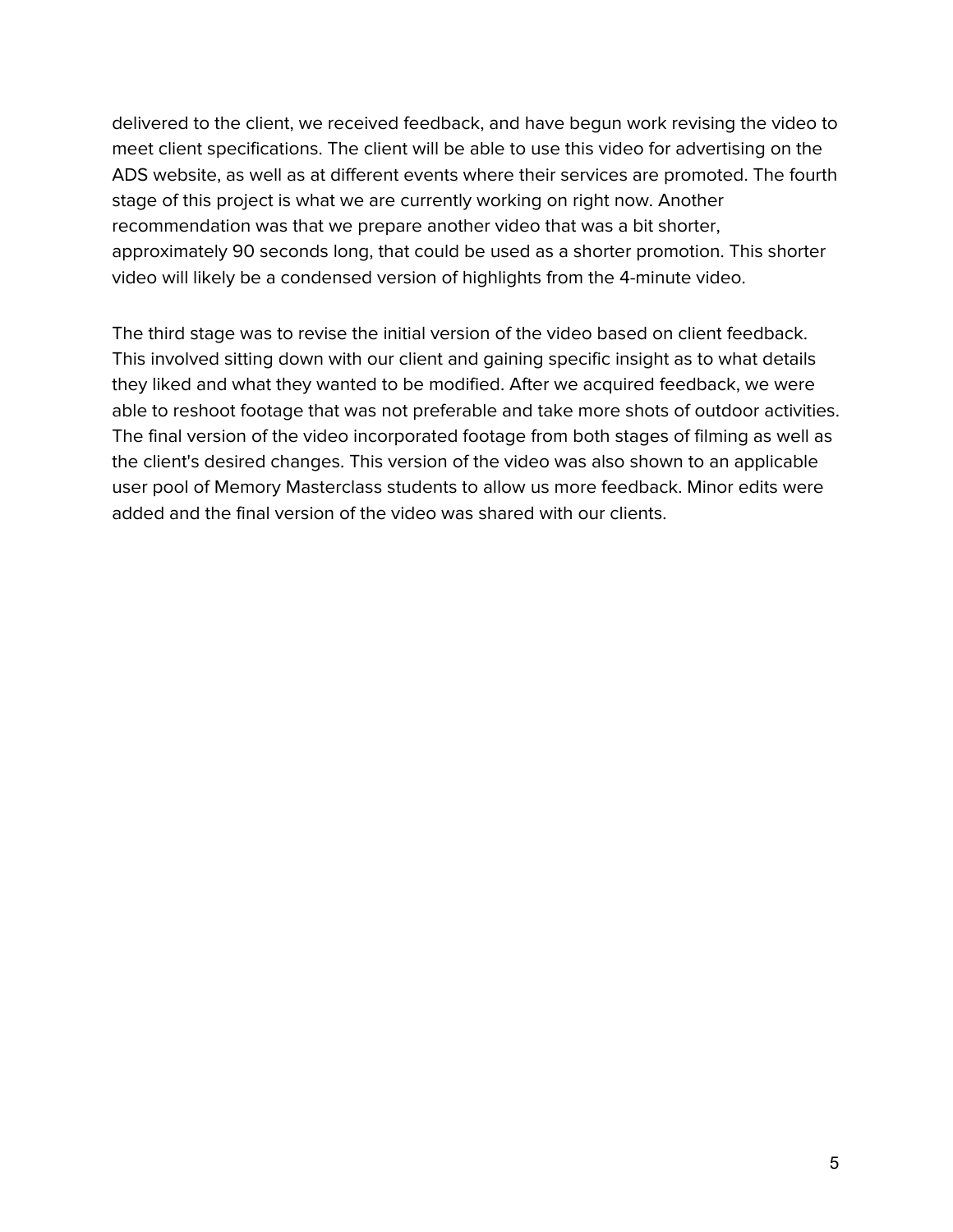# **II. Introduction**

The overarching purpose of our project was to create a promotional video advertising the services of Adult Day Services Memory Masterclass program. ADS is interested in raising awareness about Mild Cognitive Impairment (MCI) and providing individuals with opportunities to learn about brain health.

#### **A. Objective**

Adult Day Services as a whole is deeply committed to giving the adults the opportunity to develop confidence, self-esteem, and self-expression while building and maintaining their skills. One way that ADS seeks to do this is by offering their Memory Masterclass program to adults over the age of 55.

The main goal of our project was to create promotional material for the Memory Masterclass program so that ADS can reach individuals diagnosed with MCI earlier in their lifetime. ADS is serving a group of men and women closer to the age of 75 and find that if participants like these had utilized their services earlier in life, their brain functionality would have been greatly strengthened. In short, they are finding that participants are coming to them later than is optimal to improve brain health with an MCI diagnosis.

ADS would like to reach potential participants earlier on in the process and help them increase brain function at an earlier stage of life. The video is a tool that ADS can use in a variety of contexts, for example putting the video on their website or showcasing it at an AARP conference.

#### **B. Client Background**

Adult Day Services is a center located within the Human Development and Family Sciences Department at Virginia Tech. They are licensed by the Department of Social Services to offer personal care, health monitoring, meals, therapeutic activities, dementia care, and recovery assistance. They serve typically 18 participants each operating day who average about 75 years of age. According to ADS's mission statement, the center is dedicated to providing a center focused on the well-being and optimal functioning of its participants, a resource for caregiver support, an education opportunity for students, and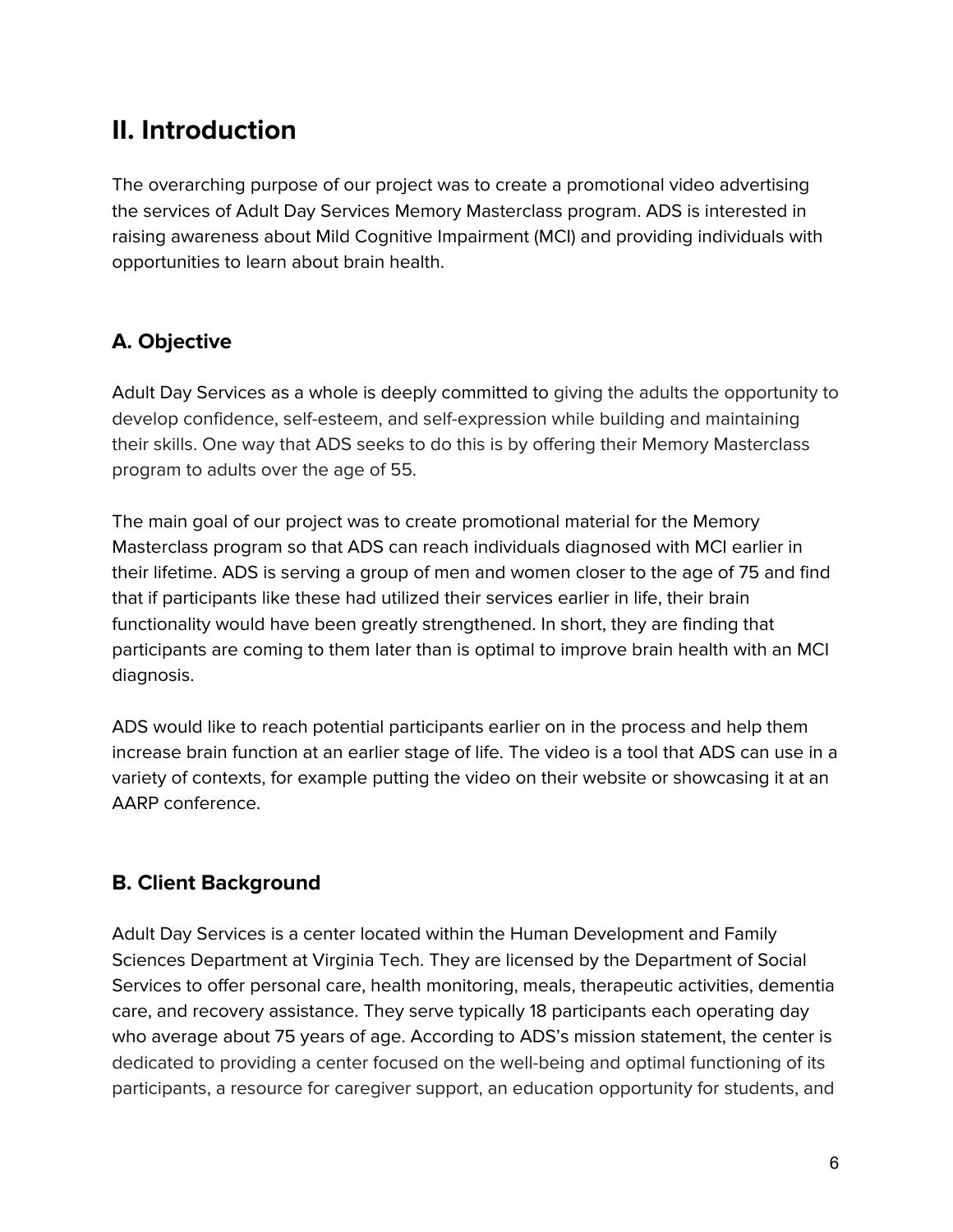a community among generations of children, college students, and adults. One of ADS's main service offerings is their Memory Masterclass course. This course is offered in 6-week sessions to participants over 55 years of age who want to maximize their brain health. The focus of the course is to educate and serve people who have been diagnosed with Mild Cognitive Impairment (MCI). MCI is not a symptom or precursor to Alzheimer's or dementia, but rather a condition that occurs as aging changes brain function. In the 6-week course participants learn strategies for application to daily life that can strengthen brain reserve as you age and get connected with others who have similar concerns about memory.

#### **C. Project Background**

#### **i. Current Infrastructure**

Upon meeting with the client, we received brochures for Memory Masterclass that contained quite a bit of useful information that would be interesting and informative to a potential participant. The only way that someone would have access to the information in the brochures is if they physically come into the ADS office. It is harder to distribute physical marketing materials and there was a need for an easily-accessible promotional video to supplement the current information already available.

Adult Day Services currently has minimal technological infrastructure in place to inform potential participants about their services. The ADS website provides an overview of what services they provide, however it does not provide any specific information about what Memory Masterclass is, what it does, and when/where it is held.. There is a page on their website where they announce the class and provide a point of contact, but that is the extent of their information online. See image below.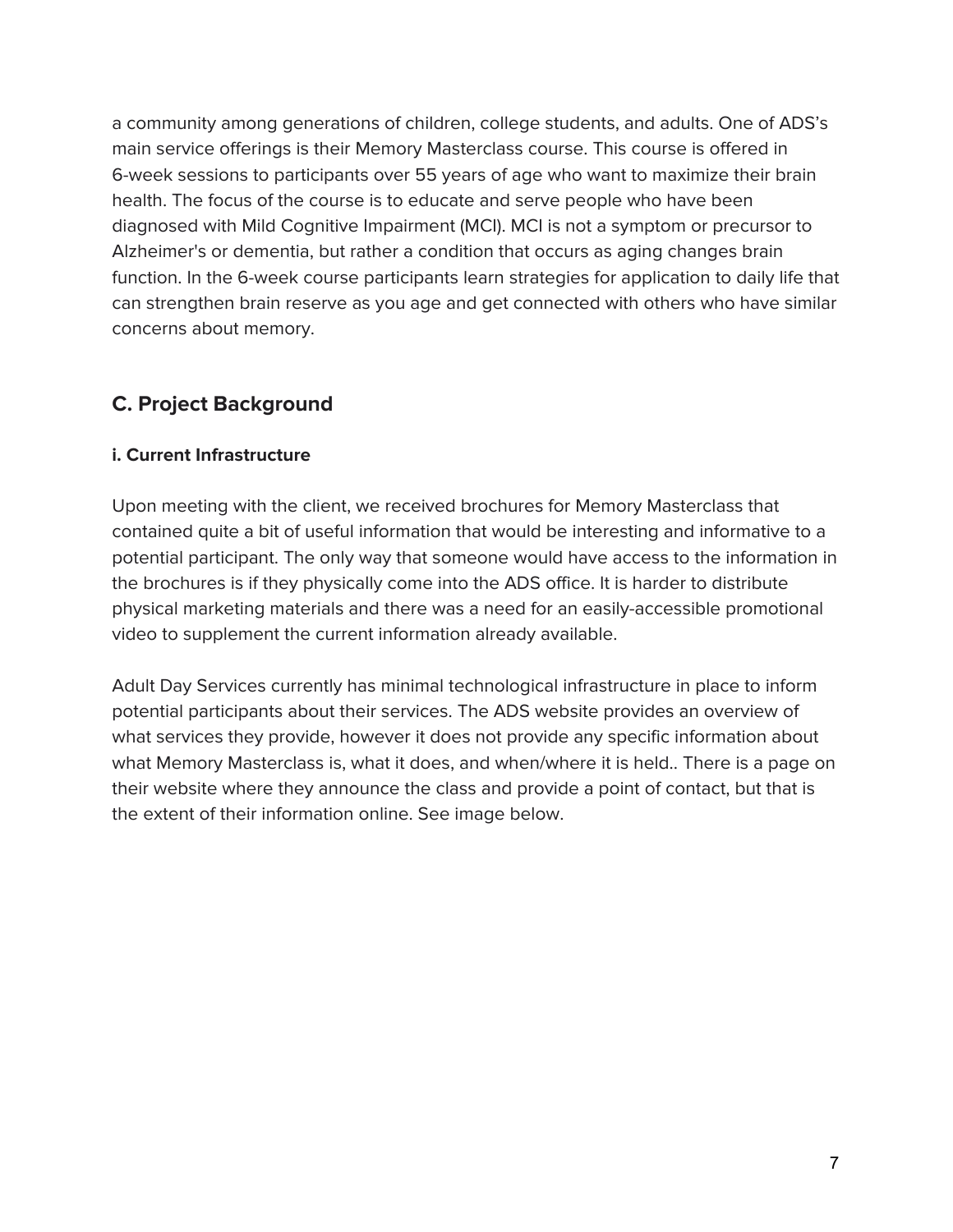



Memory Masterclass is a course for people 55+ with Mild Cognitive Impairment or who are interested in maximizing their brain health. In the 6-week course participants learn strategies for application to daily life that can strengthen brain reserve as you age and get connected with others who have similar concerns about memory.

Contact Adult Day Services for more information and registration. Don't forget to ask about our supplemental courses!

540-231-3161

Figure A: Memory Masterclass General Information from ADS Website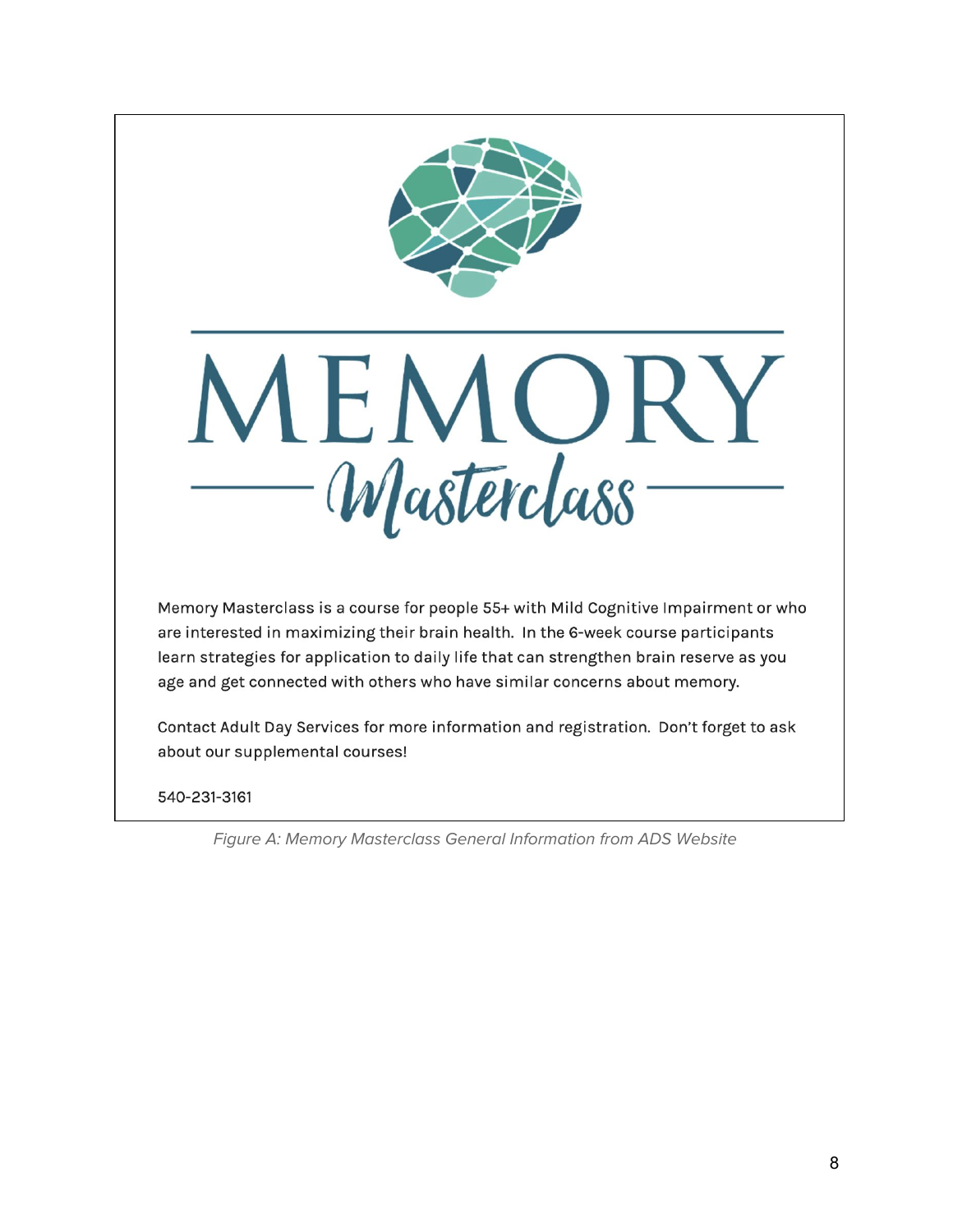#### **ii. User Roles**

These are the roles of individuals who will be interacting with the promotional video(s), from the user/marketing perspective. We will detail each role, providing more information on how each role interacts with each other.

#### ADS Employees

Adult Day Service employees were in frequent communication with the Promotional Video Team during the duration of the project. They are responsible for providing overall vision for the video and making the requirements, expectations, and goals clear for the videographers. Once the video is created, they interact with the video by including it in promotional materials and imbedding it into their website. They may offer the video to prospective Memory Masterclass participants who inquire about the class to give them an overview of what they can expect from the class.

#### Prospective Participants & Family Members

Prospective participants would interact with this video if they came across it on the ADS website, or if it was provided to them by an ADS professional. A family member or loved one may be interested in such promotional video as well as they are seeking care for an aging family members. They would be able to interact with the video in the same way.

#### AARP

The first version of this video was showcased by our clients at an AARP event. AARP members and event attendees could view the video to become informed about the kinds of services Adult Day Services at Virginia Tech provides to members of the community. Although this was not the final nor best version of the video, it was high quality enough to showcase at a professional event.

#### **iii. Project Roles**

These are the roles of individuals who will be interacting with the promotional video(s), both from the creation and from the marketing sides. Here, we detail each role, providing more information on how each role interacts with each other.

#### Student Group / Videographers

This group as a whole was responsible for meeting and communicating with the client about their needs and goals for the video. This particular team came to the project with a variety of different videography skills, so some members were responsible for learning video editing software and filming techniques.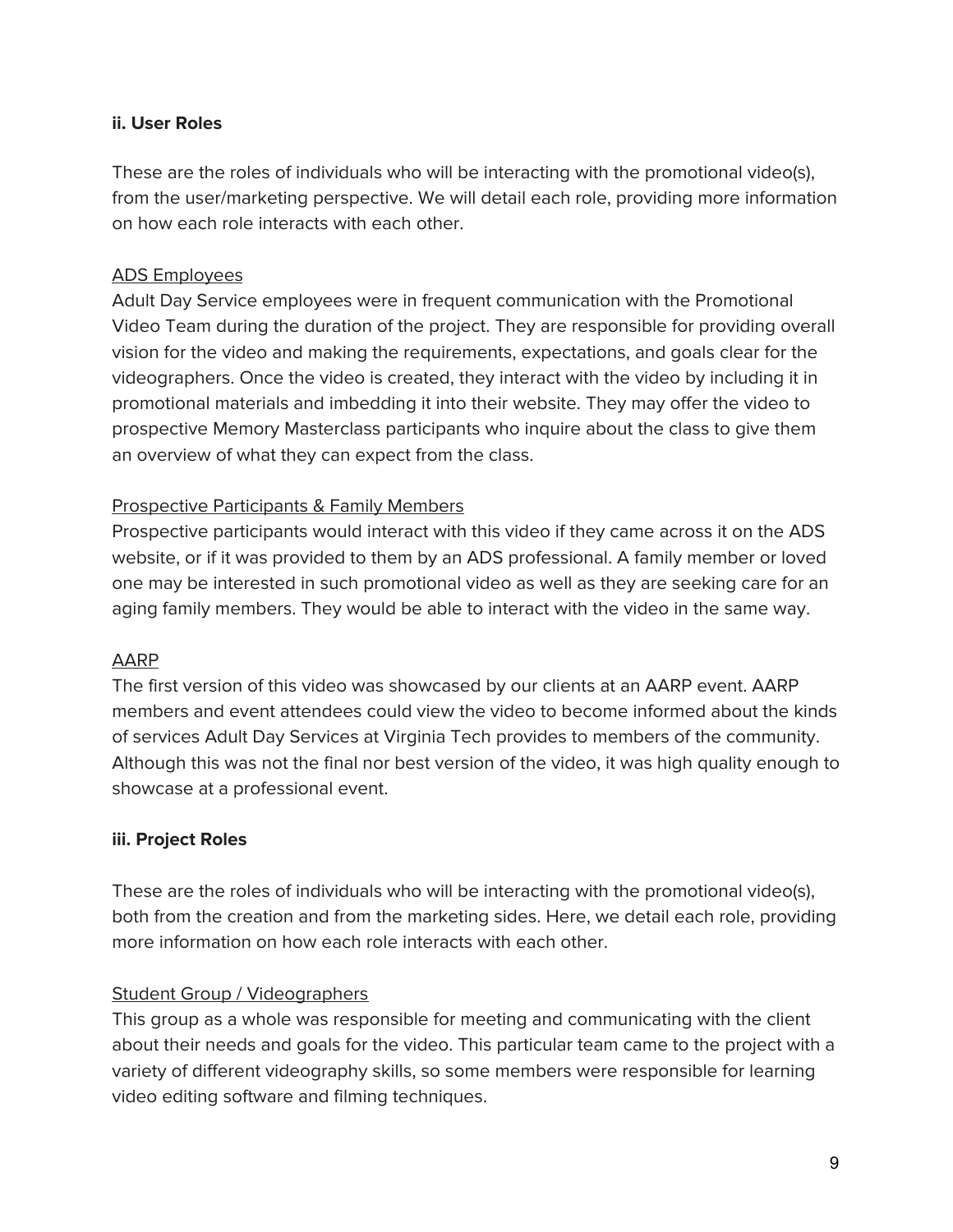Team Member Roles Pablo Castillo: Team Leader, Videographer, Video Editor Maddie Kulik: Team Organizer, Creative Lead, Video Editor Jose Zurita: Video Organizer, Videographer, Video Editor

**Note:** See Appendix A: Team Member Individual Contributions for greater detail about each individual's contributions to the project.

#### **D. Client Requirements**

This is a brief description of the overall requirements of our project. We will discuss the specific requirements of the video in the Requirements section of this report.

At a minimum, our client would like a promotional video that is 4 minutes in length. This is their main request because a video of this length would be optimal for including essential information about Memory Memory Masterclass - testimonials, information about MCI, clips of an active lifestyle, and a description of the class curriculum. Currently, our team has submitted the first draft of the video to the client and we are waiting to receive their initial feedback. This feedback will include minor improvements to the video based on our client's specifications, as well as potential changes suggested by group members. Overall, our main focus is to create an excellent version of the 4-minute video before moving onto lower-priority deliverables.

While it is not a strict requirement, we proposed the idea of a 90-second video to the client and they expressed their interest in this as well. A shorter video is something they would also like to have for future promotional opportunities. The 90-second video would take the most important parts of the 4-minute video and condensing it into a shorter version that carries the same message.

#### **E. Constraints**

#### **i. Communication & Scheduling Conflicts**

In this project, we are not simply taking our immediate team members' schedules into account when scheduling filming time. We are also constrained by the availability of our clients to schedule meetings, as well as be aware of the schedule of any of our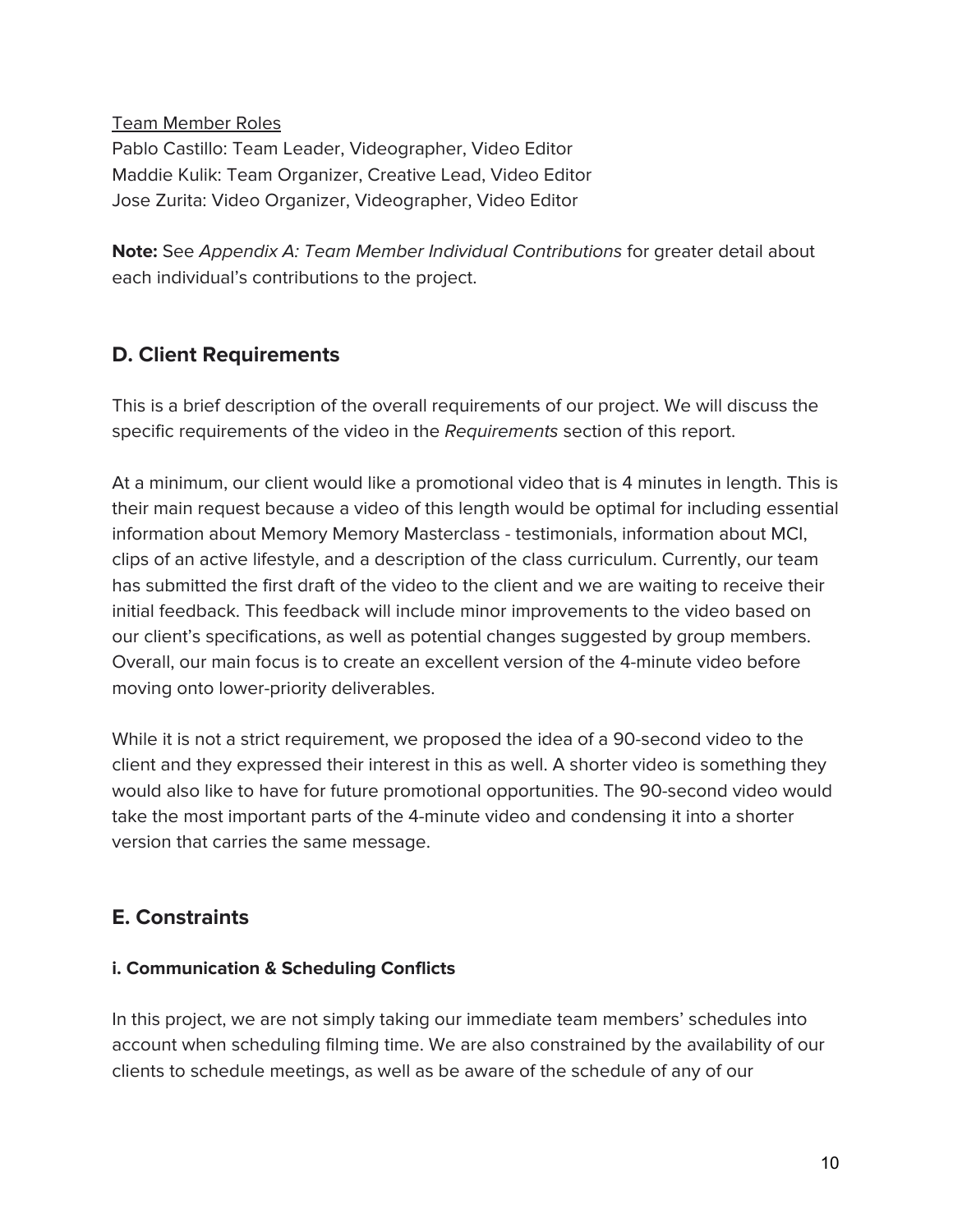participants. Coordinating these times was not a problem, but was definitely a challenge that we were aware of from the beginning of the project.

#### **ii. Privacy & Permission**

Many of the ADS participants prefer to right to privacy and would not like to be named and/or filmed. We were constrained to filming participants who had agreed to our project through getting them to sign wavers. When filming, we had to choose locations where there was no possibility of filming someone who had not given us their permission.

#### **iii. Background Noise**

Ideally, the filming locations would be a combination of the classroom environment, Adult Day Services facilities, and outdoor locations. The constraining factor is the level of background noise in each of these places that the videographers would have to minimize during the filming and editing phases. Each of these locations is an important factor in the aesthetic of the video, so there is significant priority in learning how to handle this constraint.

#### **iv. Weather**

One of the most important aspects of Memory Masterclass is the participants' ability to enjoy physical activities. Our team thought to include footage of participants doing outdoor activities, such as walking on the Huckleberry Trail, riding bikes, or interacting with their families. The constraining factor here is the weather. In order to shoot these outdoor scenes, the weather needs to be cooperative (i.e. no precipitation, higher temperatures). Since the AARP deadline was mid-march, we were not able to shoot the outdoor scenes due to cold, snowy weather. In the future, we will definitely be constrained by the weather. Ideally, we will wait to shoot the active footage for another few weeks until we can guarantee good weather.

#### **v. Volume of Feedback**

One of the biggest milestones that we had to accomplish was a prototype four minute video on March 15th. This video would follow our storyboard and have the overall structure that our clients and us discussed. Afterwards, we had a client meeting to go over feedback on the prototype video. Our clients had numerous minor changes that they wanted us to implement into the final video. The clients wanted background music to be added throughout the video. They also wanted a proper intro and outro that would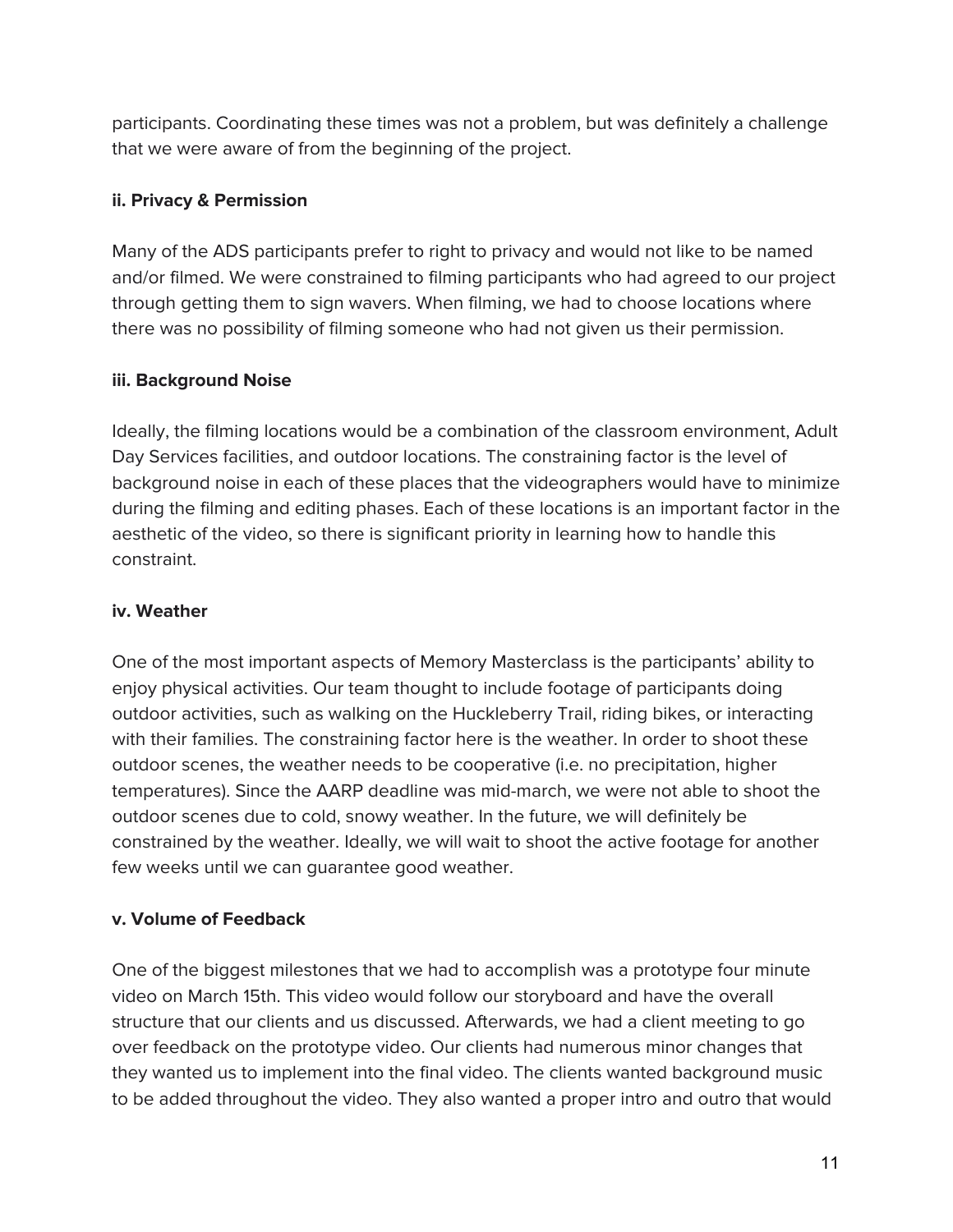include a logo of the Memory Masterclass. The main concern was the stock footage that we used in the prototype video which our clients said looked out of place. Another change was making sure that we had more cuts because they did not want the video to have one person just speaking for too long. Lastly, they wanted to refilm Sara Amos's parts. The background scenery we were in looked too plain and Sara and Illa preferred the angle that we filmed Illa's shot in.

#### **F. Statement of Scope**

The Adult Day Services Memory Masterclass Promotional Video is primarily a semester-long project. However, since the project includes multiple videos, each version of the project has a slightly different scope. The first version of the 4-minute video had a scope of about 2 months because of the March deadline for presenting it to AARP. Since that video had to be completed in such a short timeline, there are definite improvements that will be made. The second, and more polished version of the 4-minute video has a semester-long scope. We will receive client feedback as well as discuss potential changes between team members that will allow us to make necessary edits. The 90-second video also has a semester-long scope. The idea for a shorter video was presented at the beginning of the semester and is a byproduct of filming for the longer video. Although we have not begun to construct the shorter video, we have already shot most of the footage that we are planning to include.

Over the course of the semester, we followed a week-by-week schedule to make sure we were staying on track and completing our milestones. A summary of that schedule is detailed here:

Based on client feedback, our initial timeline was adjusted quite a bit after each touch point. This is a brief timeline of the milestones we focused on over the course of this semester. It reflects the accomplishments we actually completed each week, not our projected plan that we developed at the beginning of the semester. We did not end up following this closely, so it would be unimportant to include.

| Date Range (Week of:) | <b>Goals and Major Milestones</b>       |
|-----------------------|-----------------------------------------|
| 1/27                  | Meeting with Clients for the first time |
| 2/3                   | Created a storyboard                    |
| 2/10                  | Created a vague script                  |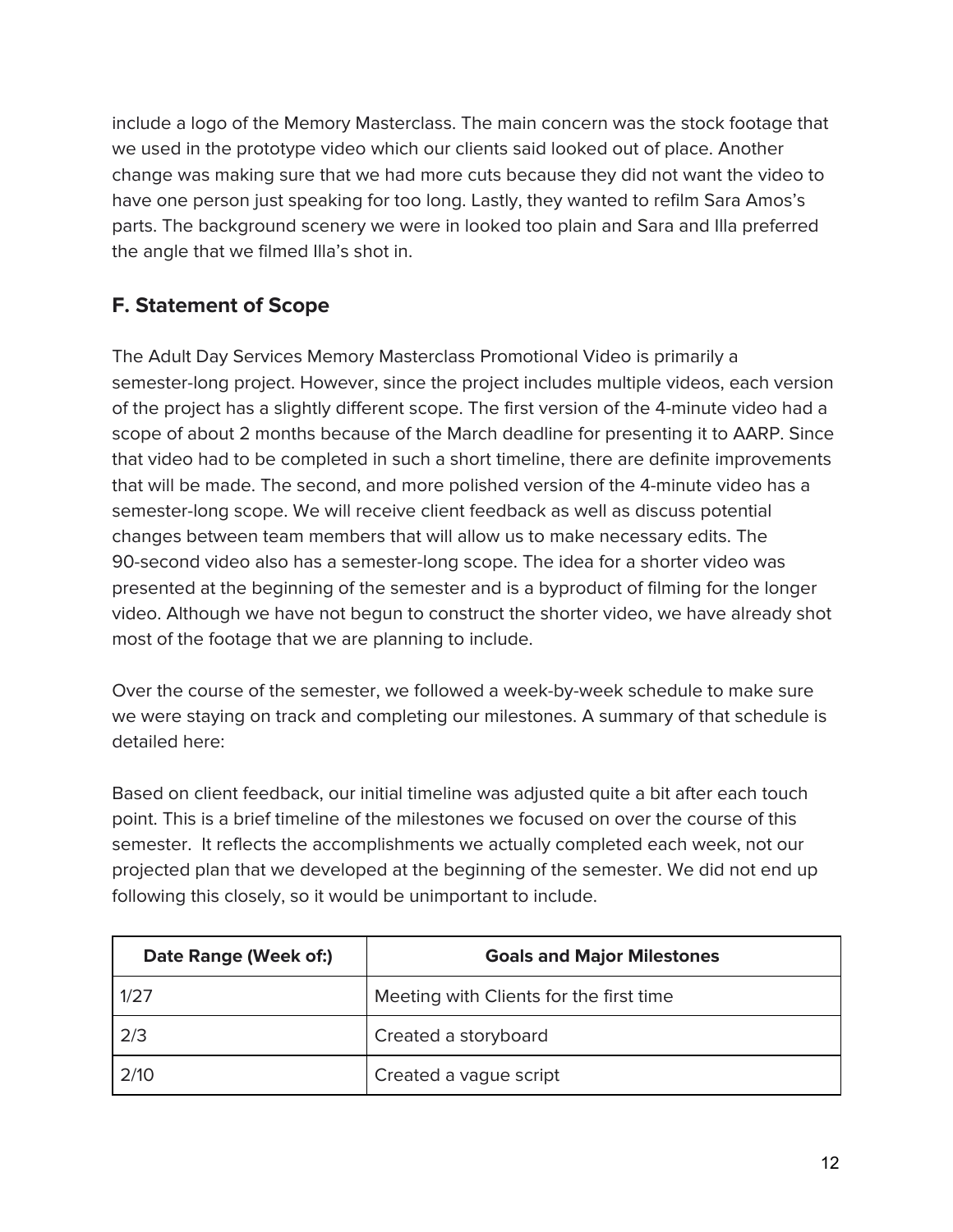| 2/17 | Second Client meeting                 |
|------|---------------------------------------|
| 2/24 | Filmed inside footage                 |
| 3/3  | Condensed footage into 4 minute video |
| 3/17 | Got client feedback                   |
| 3/24 | Refilmed portions of videos           |
| 4/7  | Filmed outdoor footage                |
| 4/14 | Edited final version of video         |
| 4/21 | <b>VTurchs presentation</b>           |
| 4/28 | <b>Final Report Edits</b>             |
| 5/5  | <b>ICAT Presentation</b>              |
| 5/12 | <b>Final Report Submission</b>        |

Table 1: Semester Goals and Major Milestones

#### **G. Long-Term Goal**

The long-term goal of our project is to create a video that can be used as promotional material for the Memory Masterclass for the foreseeable duration of the class. Unless the class changes drastically or the curriculum is redone, ADS should be able to use this video as long as they are offering the class. The goal is to make a video that is high-quality and includes all important information so that the video does not need to be changed or edited in the near future. This project is not incredibly extensible, meaning that it cannot be easily manipulated and changed by future teams. New footage would have to be shot, edited, and inserted into the files that we have already created in iMovie.

Our team is committed to providing the best documentation we can to make the project as extensible as possible for a project of this nature. This involves writing a detailed User Manual and Developer Manual, explaining our process from start to finish, as well as making all of our pre-existing footage available to future teams on Google Drive. While our video may not be easily changed, we are attempting to describe our process well-enough that someone with little or no training in videography could replicate our process.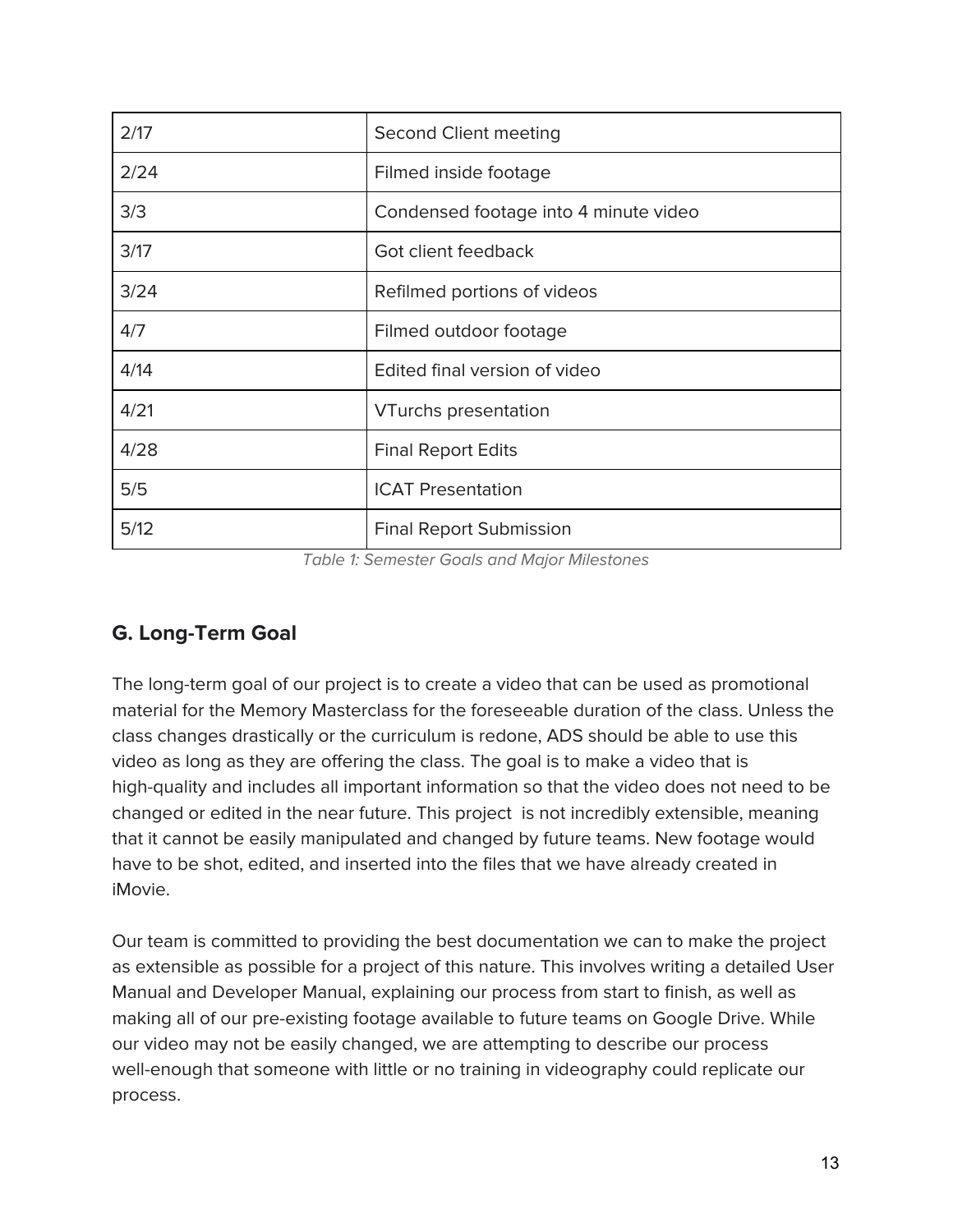#### **H. Report Structure**

This report has eleven major sections: Executive Summary, Introduction, Requirements, Design, Implementation, Feedback and Evaluation, User Manual, Developer Manual, Future Work, Acknowledgements, Lessons Learned, and References. These main sections are augmented by a Table of Figures and detailed appendices. The most important parts of the report are the Implementation, Developer Manual, and Lessons Learned. Implementation is important because in this section, we walk through the entire process of what it took to coordinate, shoot footage, and create the promotional video. The Developer Manual is another important section because this is where we describe our entire technical process of using iMovie software and camera and sound equipment to record footage and create the video. Someone with little training in videography and no context for our client could walk through this process and be able to recreate the video. Finally, we learned quite a bit from this project and were able to detail all of our findings in the Lessons Learned section.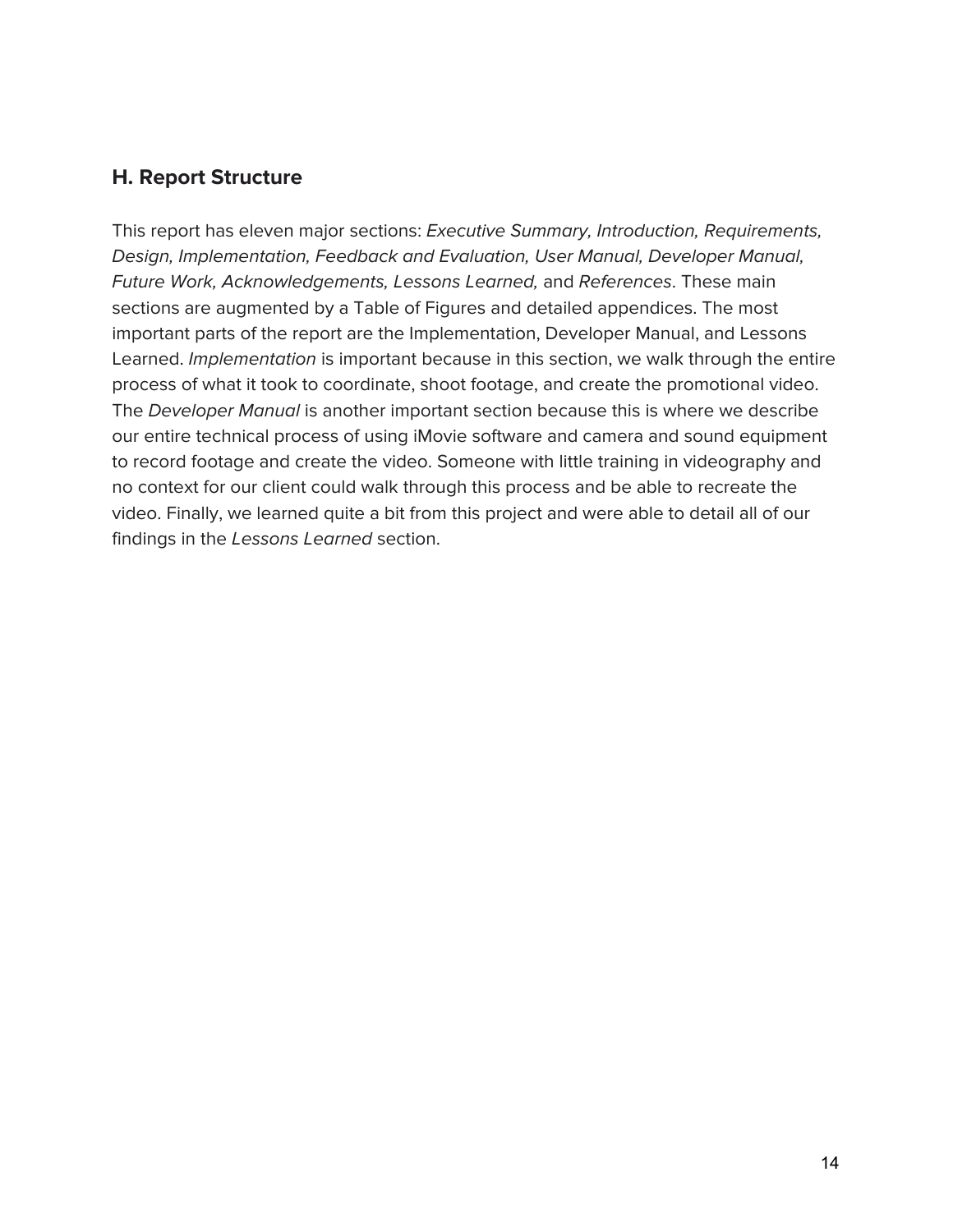# **III. Requirements**

There was one main deliverable for this project: the 4-minute promotional video. Another lesser important deliverable that we discussed was a 90-second condensed version of the longer video. The 4-minute video was a strict requirement, but the 90-second video was an optional add-on deliverable if time allowed for it. Both videos had similar requirements which are detailed below.

#### **A. Time Constraints: Four-Minute Video**

The 4-minute video took priority over the 90-second video. The only requirement for the longer video was that it was specifically around 4 minutes in length. This was a requirement by our clients because they wanted promotional material that was long and comprehensive enough to explain in full exactly what Memory Masterclass offers. They did not want a short, commercial-like video, but rather something that could fully inform the viewer about the content and benefits of the class. They wanted the video to have components of professionals speaking about MCI awareness, testimonies from former participants, members of the administration talking about the class curriculum, as well as shots of people being active both indoors and outdoors. In order to give significant time to each of the components that our clients wanted to include, 4-minutes was the appropriate duration for the video.

The video also needed to be about 4 minutes to be able to showcase at an AARP conference. Our client, Ila Schepisi, was speaking on behalf of Adult Day Services at an AARP event and wanted to showcase the video. 4 minutes was the right length to be able to fully inform AARP members about Memory Masterclass without spending too much time showing a long video.

#### **B. Time Constraints: 90-Second Video**

During our in-class progress meetings with Dr. Fox, we agreed that it would be valuable to present the client with the idea of a shorter video that they could use as similar promotional material. The point of creating this video was to provide the client with a shorter benchmark of what we were creating in the long-run with the 4-minute video. This requirement was more flexible, and the order which our team created the videos ended up changes. Therefore, the goal of the 90-second video changed from being more of a preview for the longer video to being just a similar version of the longer one.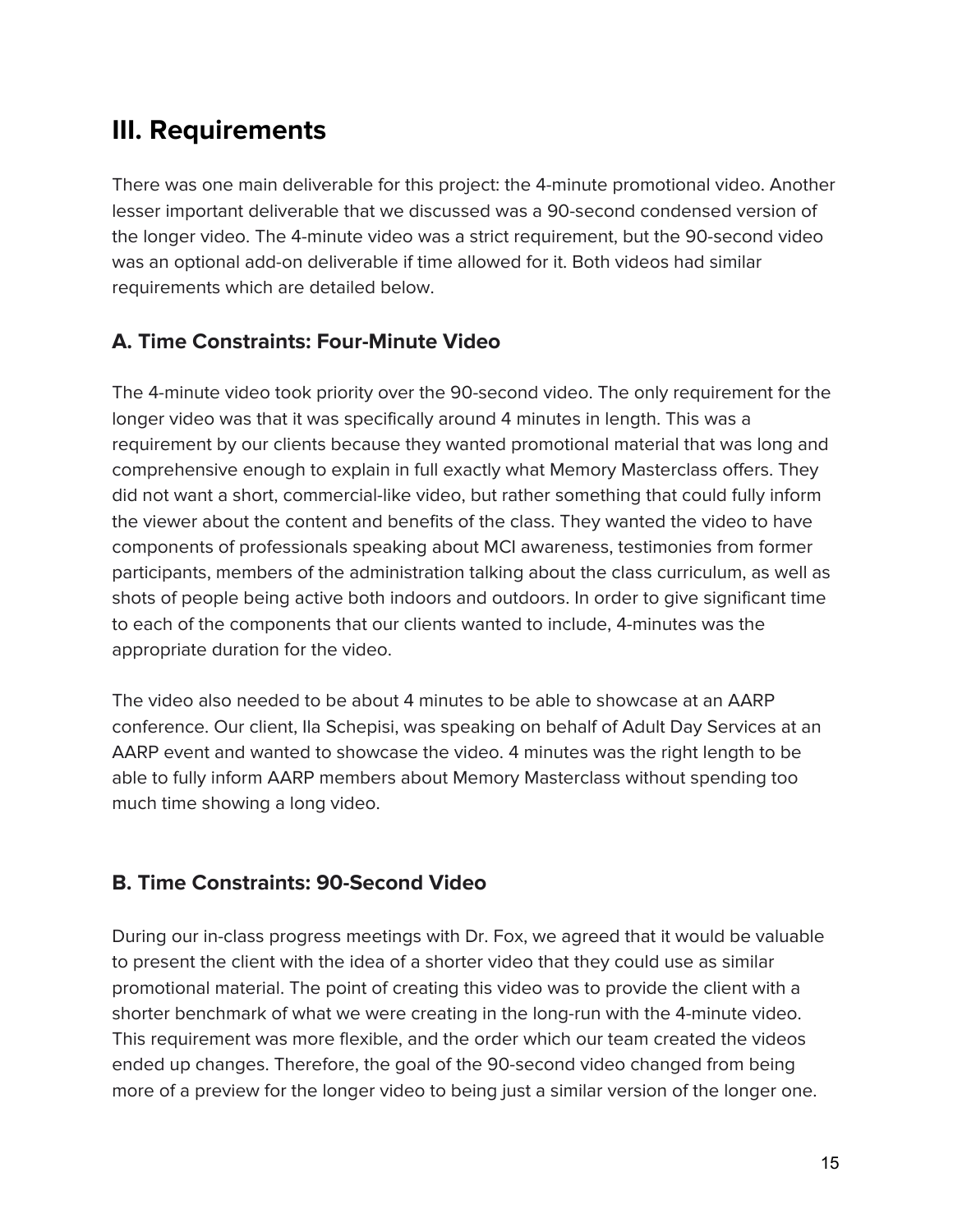The shorter video could be used for similar marketing contexts, but in situations where it was appropriate to provide a more brief overview.

#### **C. Aesthetic & Video Content**

One of our client's major concerns was the aesthetic, or the "feel" of the video. They specifically wanted something that was a combination of a "homey" atmosphere and an active lifestyle. Overall, they wanted to attract their viewers by portraying the class as authentic, comforting, and welcoming. They wanted the essence of the video to communicate the quality of life they strive to help the members of their class achieve. They specifically wanted to stay away from a sterile or academic feel. Although the content of the video is all about a class, and the majority of the activity occurs in the classroom, the video's aims its focus on life outside of the classroom. Achieving this aesthetic involved shooting in a variety of locations, including inside Adult Day Services facilities, various classrooms, and office spaces.

One thing that was a challenge for achieving the desired aesthetic was shooting outdoor locations. Since we did most of the filming for the first video in mid-March, the weather was still very cold and snowy. We weren't able to film our own footage with participants outside, so we used stock footage of outdoor activities instead. Since this is a very important component contributing to the "active" portion of the aesthetic, our team took advantage of nice weather in April and collected footage of actual participants exercising, doing outdoor activities, and engaging socially with each other while relaxing outside. We felt that this would provide a greater level of authenticity to the video.

#### **D. Video Content**

Our client had a very specific list of requirement that she wanted us to include in both videos. We spent a significant amount of time at our meetings to make sure we understood all of the desired details and goals, as well as which ones to priorities for both the long and shorter videos. First, our clients wanted opportunity for staff members to raise awareness about Mild Cognitive Disorder (MCI). They wanted to introduce this information pretty early on in the video so that prospective students and family members would understand the need for the class. Second, our clients wanted scenes of people living an active lifestyle. We had the freedom to decide what direction to go with this, and would like to film outdoor activities once the weather gets warmer. Third, our clients wanted actual participants to be able to speak to their experiences from Memory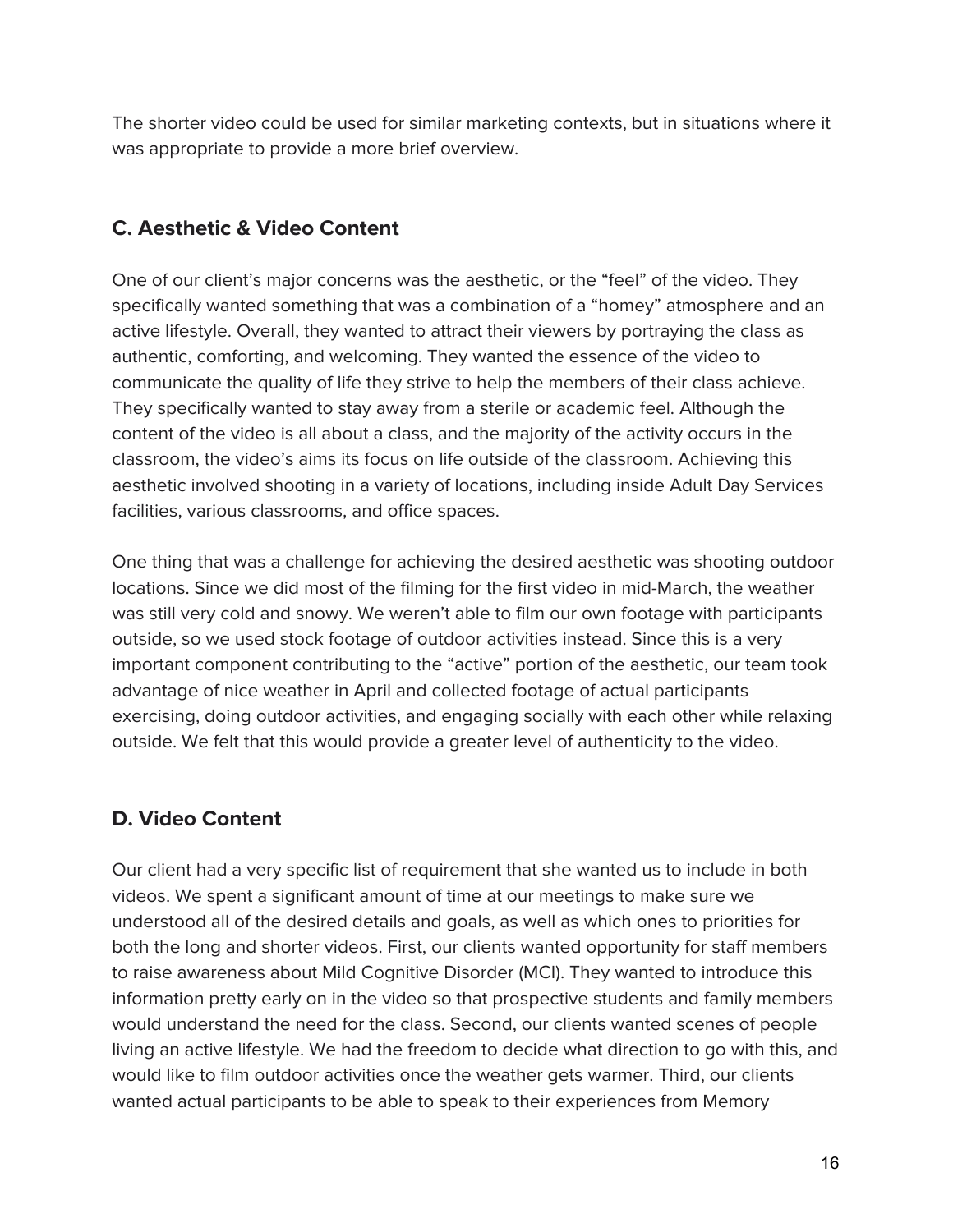Masterclass. This involved recruiting former students who were willing to share their experiences and bringing them into the facilities on filming day. Fourth, the clients felt that it was important to describe the class, specifically what participants could expect from the curriculum, instructors, and overall experience.

#### **E. Quality**

One of the main goals of this project was to be able to use the videos as promotional materials for as long as Memory Masterclass is offered. Our goal was to create both videos with excellent quality so that they would not have to be redone unless the curriculum changed. This involved renting high-quality equipment with which to film, spending significant time putting together the video, and being extremely detail-oriented. It also involved communicating with the client about all of these specific details to make sure that we were not missing any information and that we were achieving the aesthetic that they desired.

Our client made the priority of quality clear in our first meeting before we even began shooting footage or developing a storyboard. This was our utmost priority during the first round of collecting footage. After we showed our client the first version of the video, they had some specific comments about the quality of the film that we had collected. They were active in giving us feedback about quality throughout the entire process. This involved us reshooting certain scenes that were dark or that the sound quality was not optimal, reframing shots, and using a greater variety of backgrounds. We also took great care in making the video flow cohesively, introducing the stock footage that we collected at optimal times in a seamless way.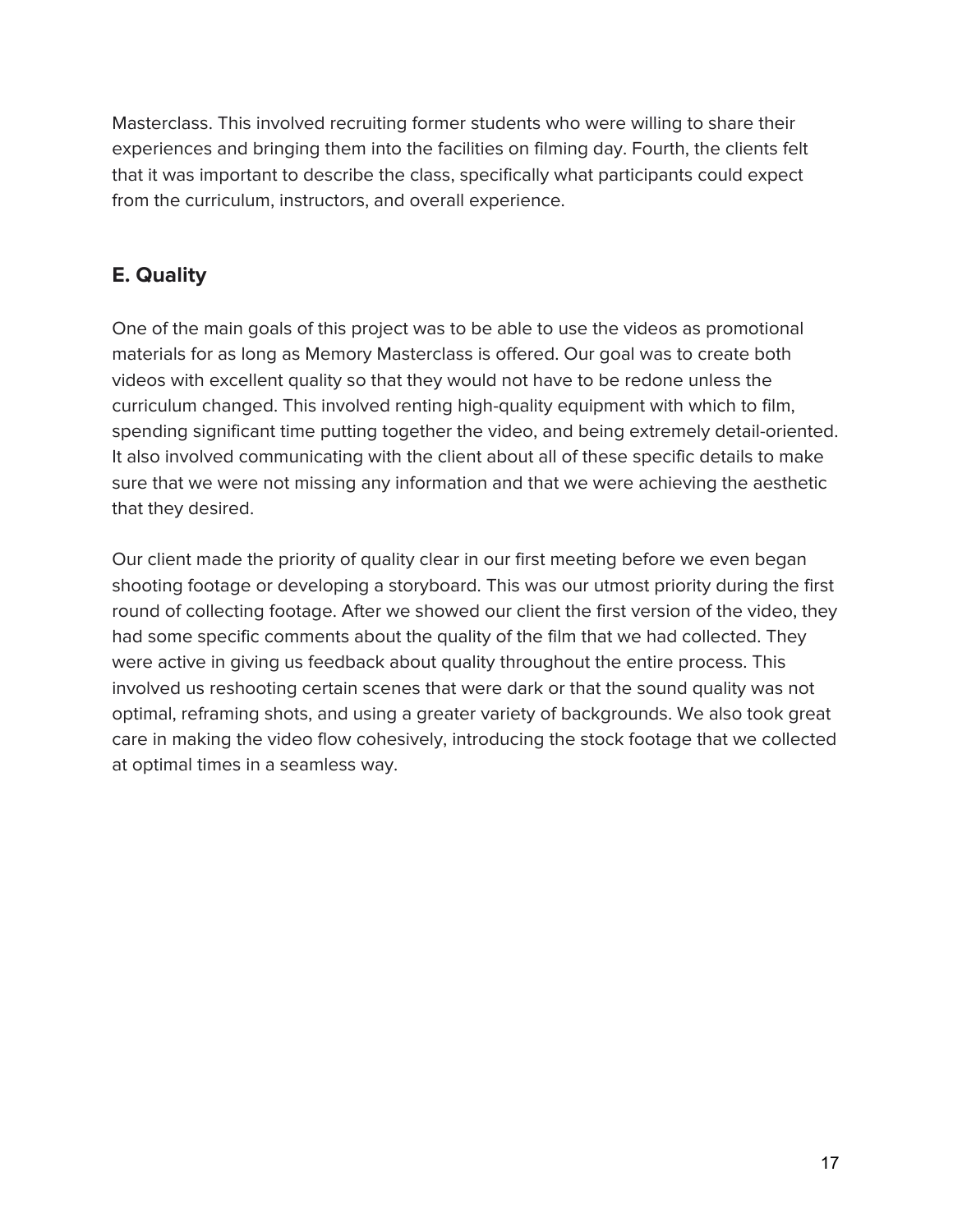# **IV. Design**

#### **A. Client Questions**

These are the most important questions that we asked our client when we were trying to get a sense of the material they wanted to be showcased in the promotional video. We addressed these questions with our clients at the very first meeting that we held with them at the beginning of the semester.

These are also questions that someone watching this promotional video would have before hand but will hopefully have answered by the end of the video.

- What is the goal of Memory Masterclass?
- Why should people sign up for the class?
- How does the curriculum help its students?
- When and where will the class be held?

#### **B. 4-Minute Video Outline**

The second stage of our design process was to create an outline which would function as sort of a verbal storyline, describing each scene we were planning on filming and where voiceover and stock footage would fit in. The purpose of constructing this outline was twofold. First, it was very helpful to us as team members to be able to create one consistent storyboard that we all agreed on. It was a way for us to collaborate and combine ideas that each of us had for various parts of the video. Second, it was to be able to present a clear and concise idea of our concept to the client for approval. We were able to share the document that we developed with our clients and they offered us feedback and made minor changes to the outline a few days before we started filming.

**Note:** See Appendix B: 4-Minute Video Outline for a copy of the document that we shared with our client.

#### **C. 4-Minute Video Script**

We had constructed a loose script before the first filming day for our clients, Ila and Sara, and the former Memory Masterclass participant, Susan, to be able to follow. This script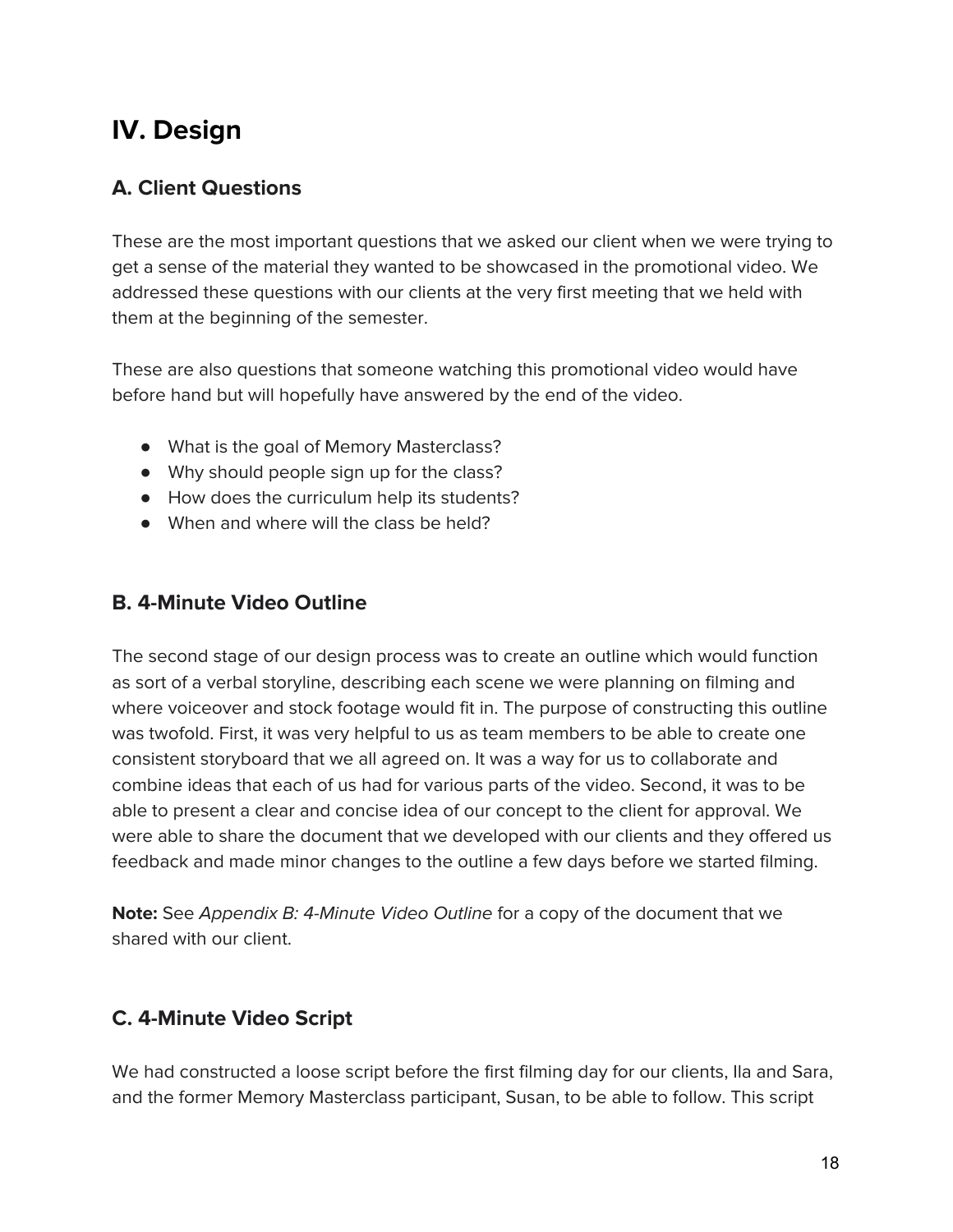was basically an elaboration of the outline that we had proposed and gotten approval on during an earlier meeting.

**Note:** See Appendix C: 4-Minute Video for a copy of the script that these three participants used.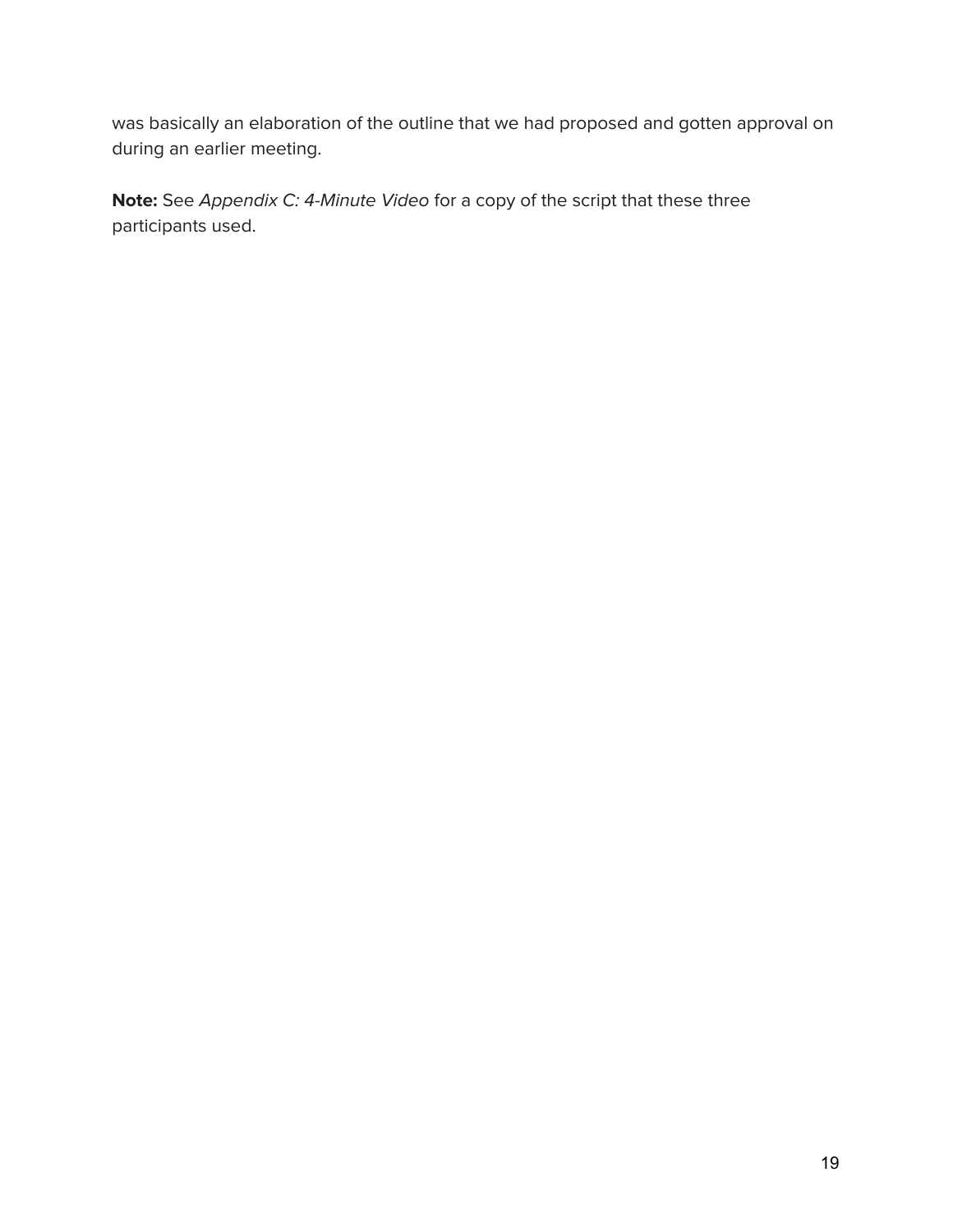# **V. Implementation**

This section documents our team's process for actually collecting footage and creating the video. We filmed in a variety of different locations to achieve the quality and content that our client desired. In each location, the implementation of the equipment was the same, as is documented below.

#### **A. Room Setup**

The rooms were set up mostly by the ADS crew. In one shot, the room was such that the background could hold pictures and information that pertained to Memory Masterclass. The next room was more familiar in its set up with a pamphlet of Memory Masterclass in the background as well as plants and books to give an inviting academic feel. Lastly, Ila Schepisi wished to be shot in front of her plaque to demonstrate her title.

#### **B. Filming Angles**

We decided on a filming angle that was eye-level with the speaker to show the speaker as an equal, center-screen to centralize the information, and looking to the right of the camera so it would seem a bit more conversational. It was important that the speakers looked the same direction for consistency.

#### **C. iMovie Setup**

The clips were brought into iMovie by continuous shots and then split up, cut, color-corrected using auto by iMovie after seeing that more particular color-correcting was not beneficial due to lighting elements, and then the noise was improved. This was then brought to the second team member who rearranged the clips and added the stock footage to create a final product.

#### **D. Audio Enhancement**

A shotgun microphone was used to focus the audio's attention on the speaker's voice, but some noise did come through. This was mostly fixed in post-production, but could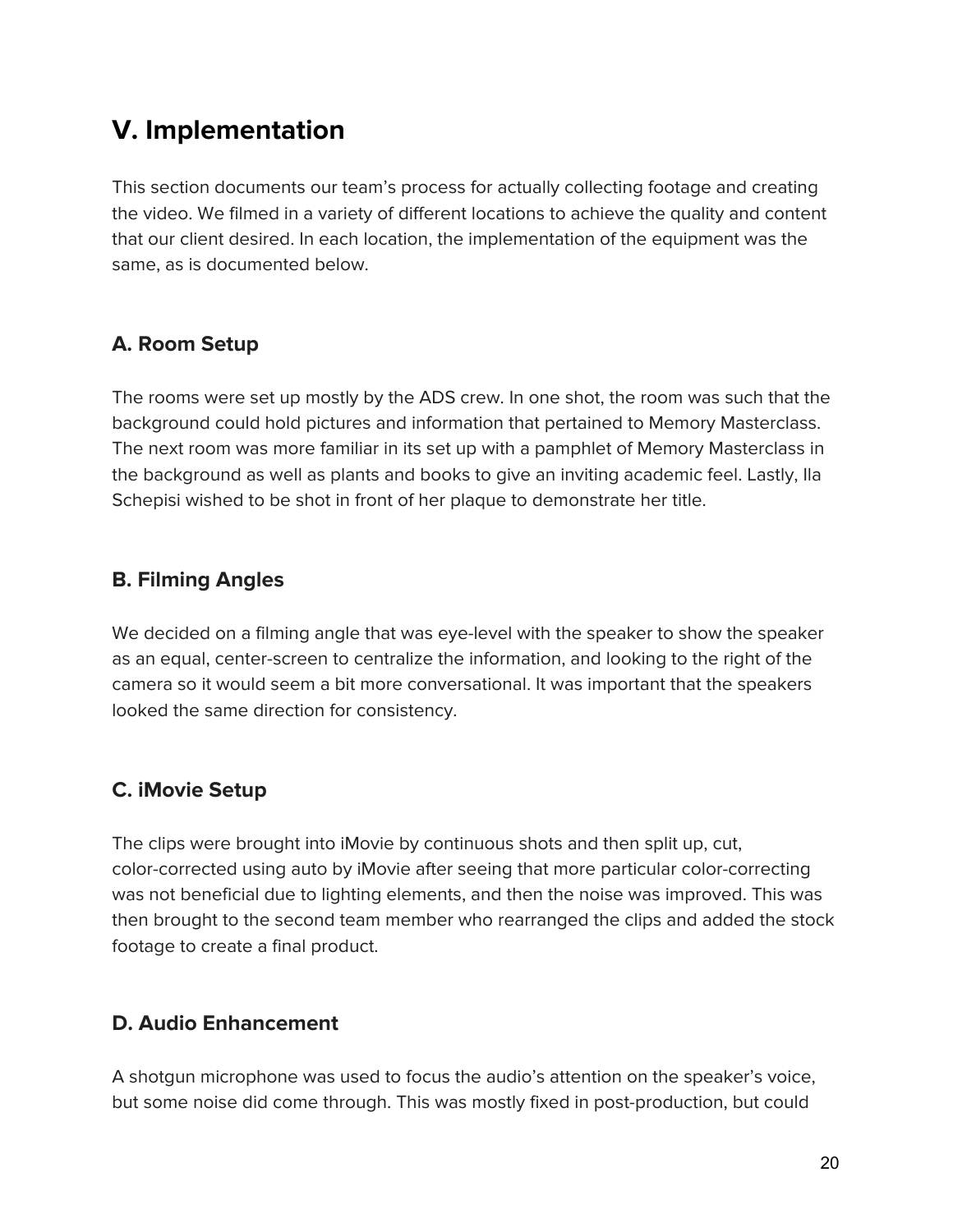not be fully eliminated. Auto audio enhancement was used first, which improved it a bit, then attempts made by using equalizer to enhance voice with the reduced background noise option and found the optimal percentage for it.

#### **E. Lighting Enhancement**

No extra lighting was brought in previously for filming, but for future filming, this would be preferable.

#### **F. Combining Clips**

Once we had corrected the audio and the lighting of all of our clips we had to fuse them together with seamless transitions.Our main job was to try to stick as close as possible to the approved outline that our client and us had worked on. We had three main clips that included our testimonial with a former class member, the introduction and Memory Masterclass description done by the teacher of the class Sara and the Memory MasterClass origin and closing done by the director of Adult Day Services Illa. These clips were edited, nonetheless we still had a lot of unusable portions of the clips to edit out. The first step in combining these clips was to use stock footage that we got approved beforehand (see appendix). We used the stock footage as an introduction with a voice over from Sara describing what the Memory Masterclass is and what they'd hope their students to take away from the class. Afterwards, we would include a transition from the stock footage to Illa speaking about the Memory Masterclass and how the program got started. We decided as a group that we would include further stock footage that is referenced in our appendix, so the video isn't just Illa speaking straight. We decided to add footage exactly when Illa starts talking about the process that they had to go through while creating this new program. Then we included a transition from the stock footage with Illa's voiceover to our testimonial from a former student. This was the longest clip we had so we decided to break this clip down to two parts and mix transitions between the testimonial and Sara's clip describing the course itself and the curriculum. We thought the most powerful part of this four minute video should be the testimonial since its direct feedback of the Memory Masterclass that the video is trying to promote.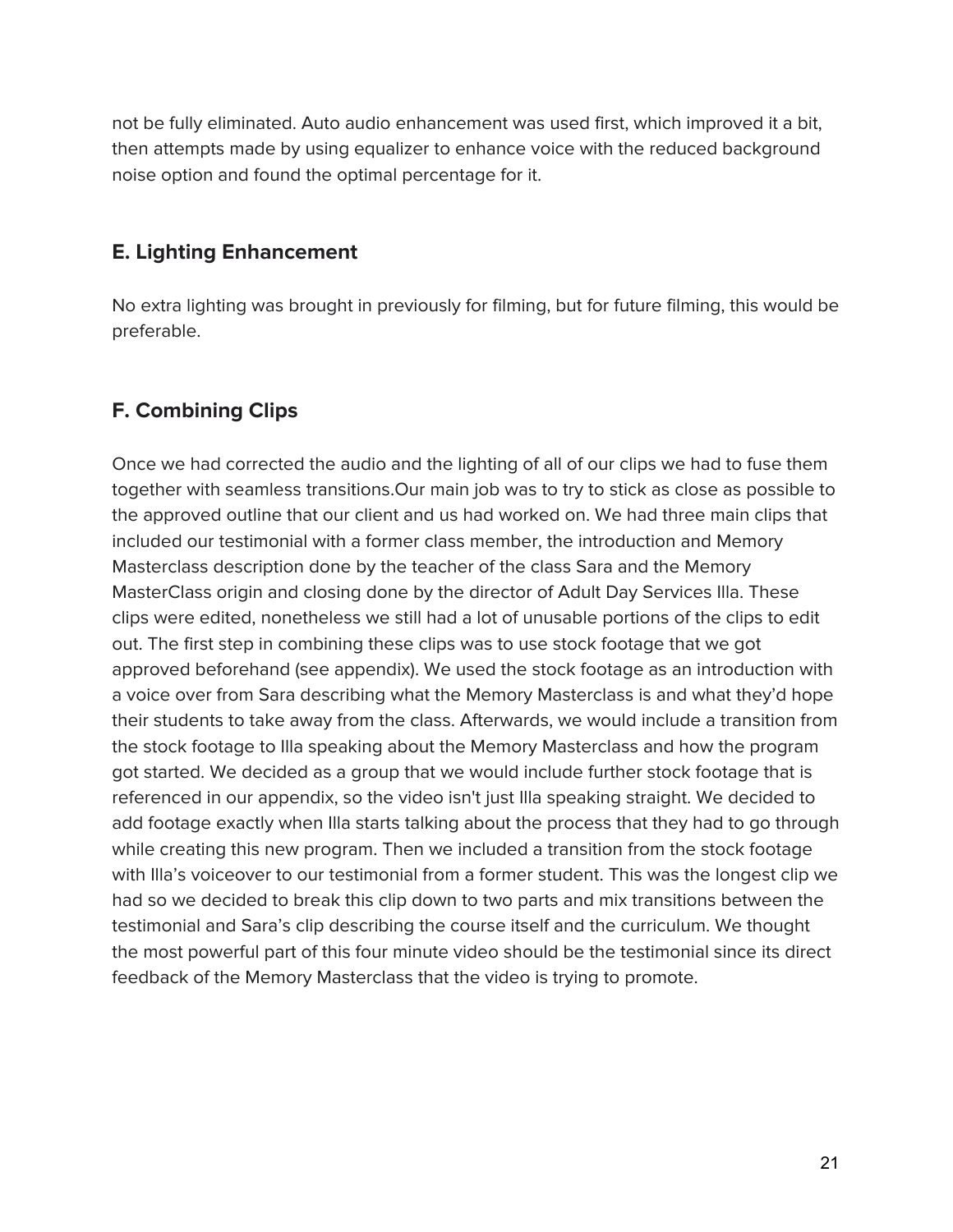# **VI. Feedback and Evaluation**

#### **A. 4-Minute Video Critique**

We delivered the first draft of our video to our clients on March 15, 2019. We were able to meet with them shortly after to gain their feedback. They had a lot of valuable insight into details that they felt should be changed, as well as shots that should be refilmed. Their main point of feedback addressed the stock footage - they wanted this replaced with live footage from both of the classes that they offer under Memory Masterclass.

**Note:** See Appendix D: Feedback on 4-Minute Video for a copy of the feedback we collected during our client meeting.

We completed the final version of the video, including new "live" stock footage and the desired reshot scenes, on April 28, 2019. We sent this video to our clients to review and they were very pleased with the final product, not having any further changes that needed to be made. Our main source of feedback is from user testing that we each conducted with our own set of participants. We developed a set of questions and criteria for users to be able to provide feedback with.

**Note:** See Appendix E: Feedback on 4-Minute Video II for a copy of the feedback we collected during our client meeting.

**Note:** See Appendix F: User Testing Criteria & Results for a copy of the feedback we gained from user testing.

#### **B. 90-Second Video Elimination**

As of March 27, 2019, the last time we touched base with our client over this matter, we had not yet started compiling footage for the 90-second video. During that meeting, we presented a very short preliminary outline for the 90-second video. Our client approved this outline, but decided that the 4-minute video was the priority over the 90-second video. As a team, our goal was to complete the 4-minute video with excellent quality and then move on to the shorter video.

Originally, we believed that we had allotted enough time to create the 90-second video. However, as the semester has progressed and we received a large quantity of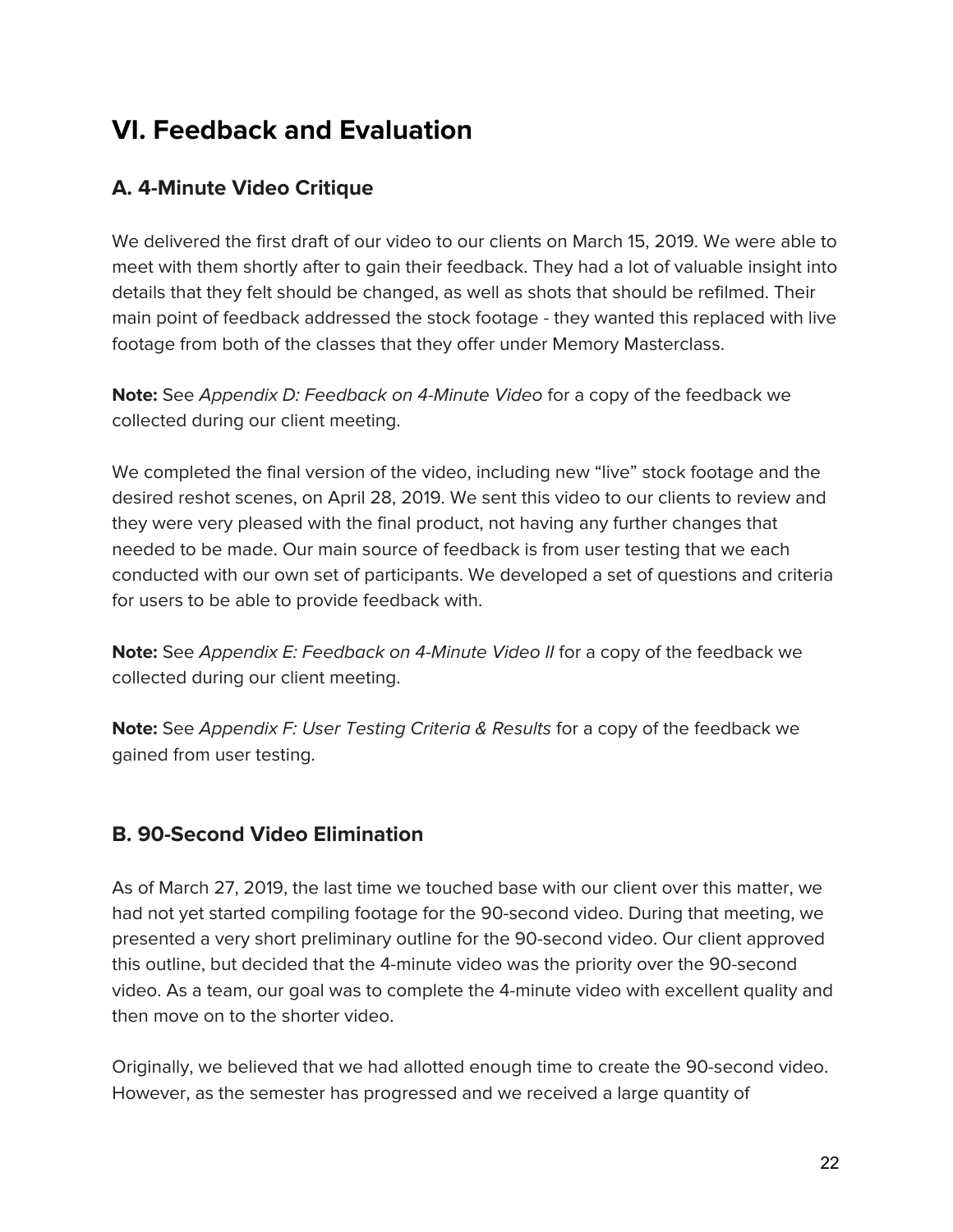suggested edits to the 4-minute video, we no longer had the capacity or the time to deliver this shorter video. This was a decision made by our team member's best discretion that we should spend all of our remaining time improving the 4-minute video as much as possible. We have already communicated this decision to our clients and do not believe it is something that they will ask us to complete before the end of the semester.

**Note:** See Appendix G: 90-Second Video Outline for a copy of the original 90-second video that we shared with our client.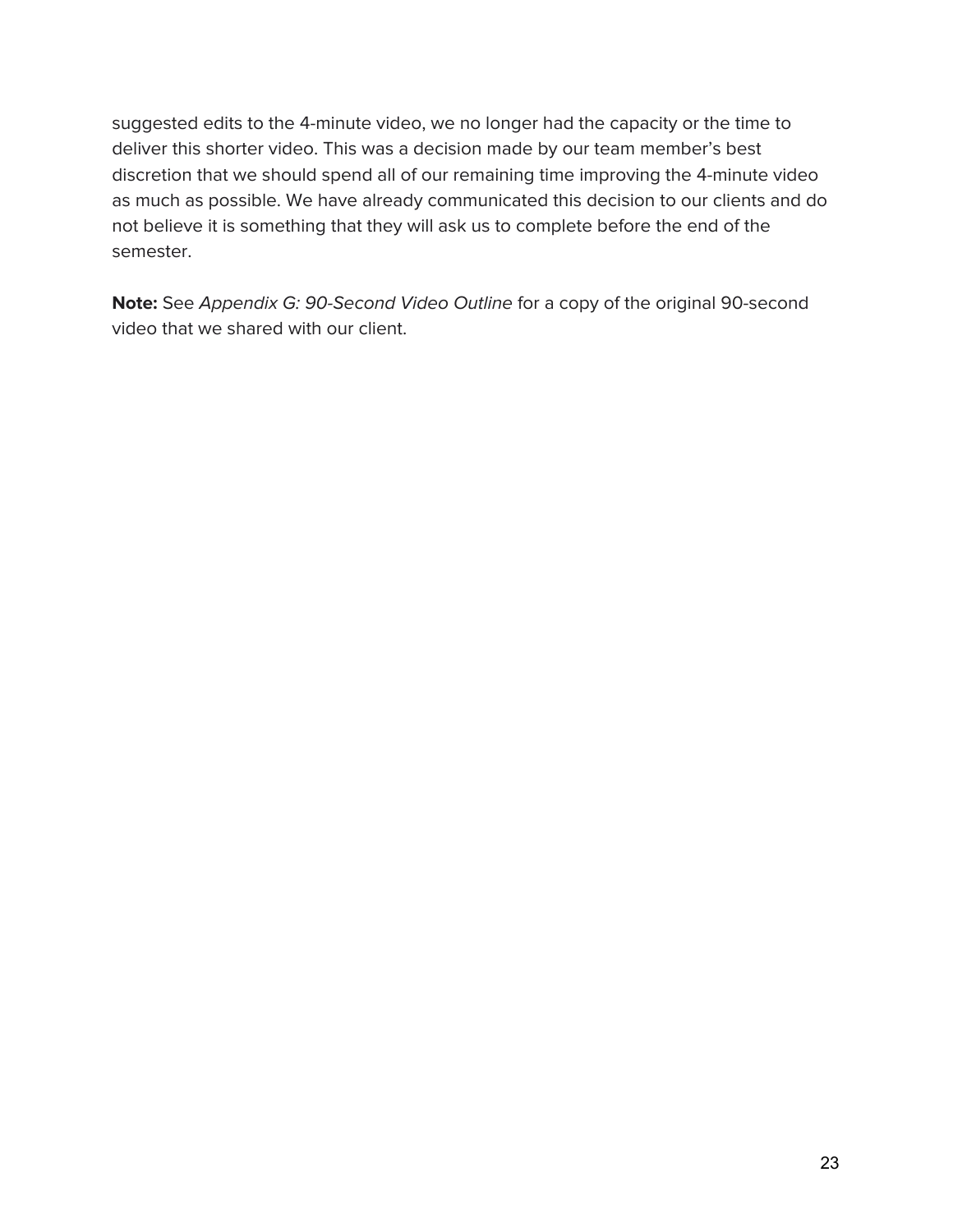### **VII. User Manual**

#### **A. Length:**

The length of the final video is 3:35. The reason the video is slightly below the four minute mark we intended to have originally is due to time constraints. In the original outline we planned to have Ben Kratz speak in our video relating to the research side of the Memory Masterclass.

#### **B. Dimensions:**

The video is shot in a 1920 x 1080 dimension. The video also has the ability to be watched in 1080p, 720p and 360p as well.

#### **C. Format:**

The file is a MP4, which allows anyone to open and view or upload with any device.

#### **D. Interested Parties**

Interested parties could be the AARP organization, any organization trying to promote or raise awareness of memory cognitive impairment. This video could also be used by any individual dealing with memory cognitive impairment issues that may want more information on this topic.

**Note:** See Appendix H: Links of Four Minute Video for a copy of the document that we shared with our client.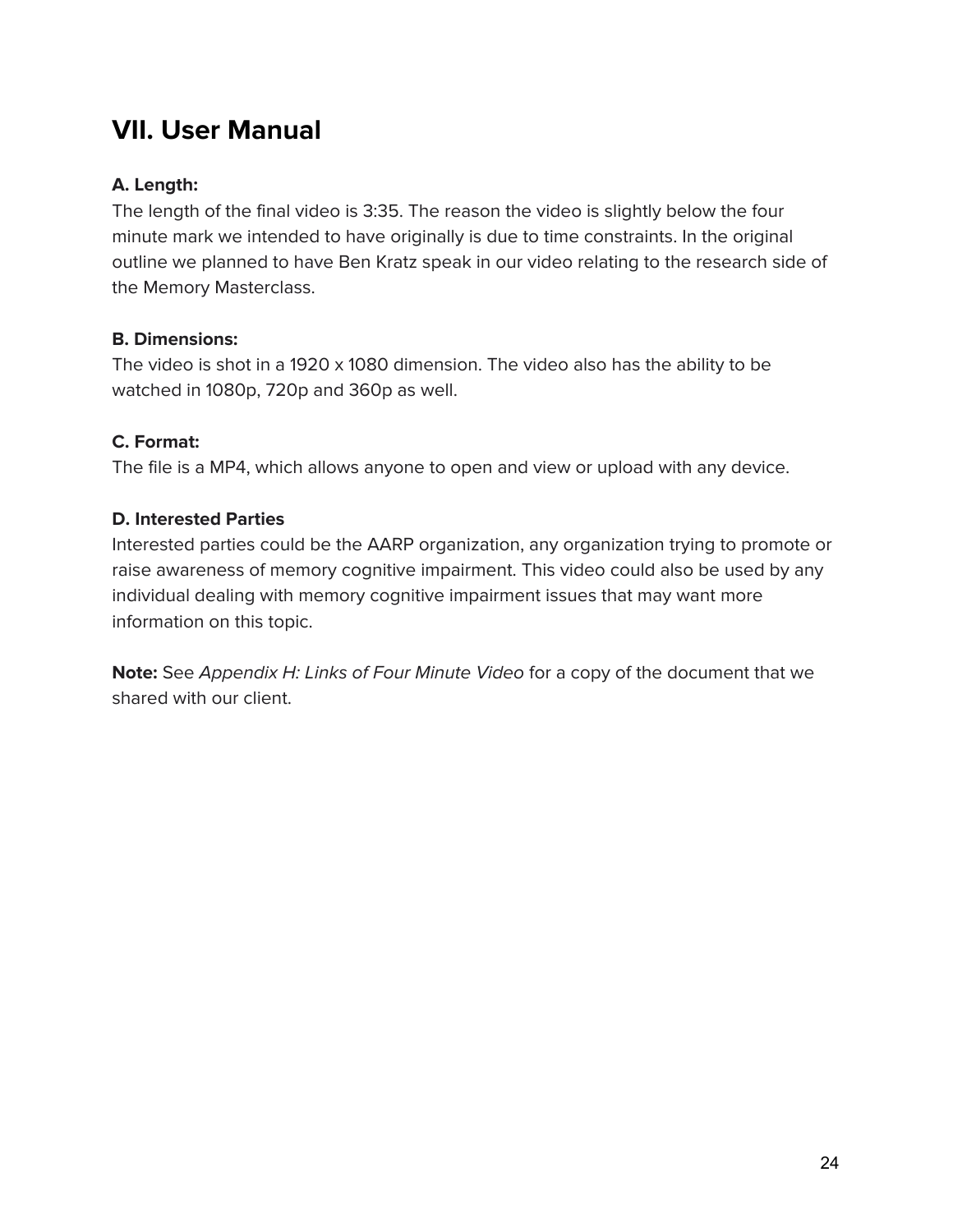# **VIII. Developer Manual**

#### **A. Technology Structure and Flow**



Figure 2: Early Design of Storyboard

#### **B. Required Technologies & Programs**

One of the programs we used was iMovie which is Apple's program to create and edit movies on Macs. This program was designed to be user friendly and has many features such as importing footage using FireWire interface or MiniDV format digital cameras or using computers USB port. This program also allows videos to be formatted in different ways such as quality, size of file and type of file as well.

A technology that is also required would be a Mac, or any device compatible with iMovie.

The camera in use to create the footage was a Canon HF M52 with a provided shotgun mic. The HF M52 has a 3-inch LCD display, as well as a genuine Canon HD video lens with 10x advanced zoom and superRange optical image stabilization. The Canon HF also has a built in 32-GB memory and a additional SD/SDHC/SDXC memory card slot.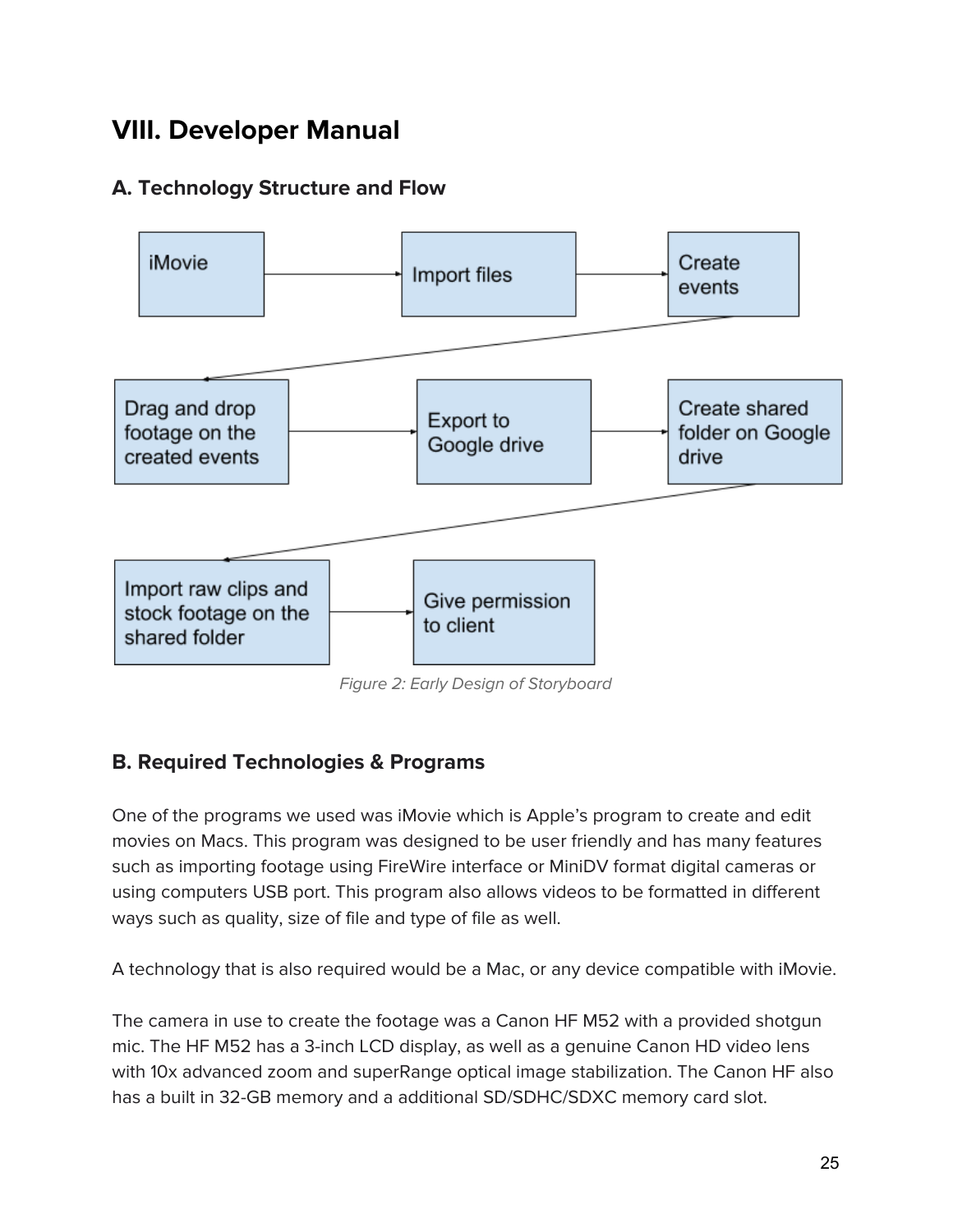Another piece of equipment that helped stabilize our footage was a 60-inch lightweight Tripod. This is a tripod with adjustable-height-legs and rubber feet. This is a standard tripod that is compatible with most video cameras, digital cameras and GoPro devices. The tripod has two built-in bubble view levels and a 3-way head to allow for tilt and swivel motions that can be used for both portrait or landscape views.

#### **C. Inventory of Files**

The below information is information pertaining to our Files that is collected within Google Drive.

Memory Masterclass Raw Videos

Clip 1.MTS, which is 325 MB. This clip pertains to Susan (former student) giving her testimonial.

Clip 2.MTS, which is 666 MB. This clip is another take with Susan's testimonials.

Clip 3.MTS, which is 226 MB. This clip contains Sara (the teacher of the Masterclass) doing the introduction.

Clip 4.MTS, which is 1 GB. This clip is another take of Sara doing both the introduction and describing the class.

Clip 5.MTS, which is 16 MB. This is Sara's second take on the description of the Memory Masterclass.

Clip 6.MTS, which is 151 MB. This is Sara's third take on the description of the Memory Masterclass.

Clip 7.MTS, which is 913 MB. This clip is Illa (director of ADS) giving a description of the birth of Memory Masterclass.

Clip 8.MTS, which is 243 MB. This is a clip of Illa doing a closing statement.

#### Memory Masterclass Edited Clips

Within the memory Masterclass Edited Clips folder, we have two main folders which contain all of our work.

#### Final edit folder

Final Cut.MP4, which is 483 MB. This contains our final rendition

ADS Promo Video.MP4, which is 498 MB. This video contains our final video without any color corrections or transitions.

MMFinal.MP4, which is 517 MB. This video is our final video that contains the Memory Masterclass Promo video.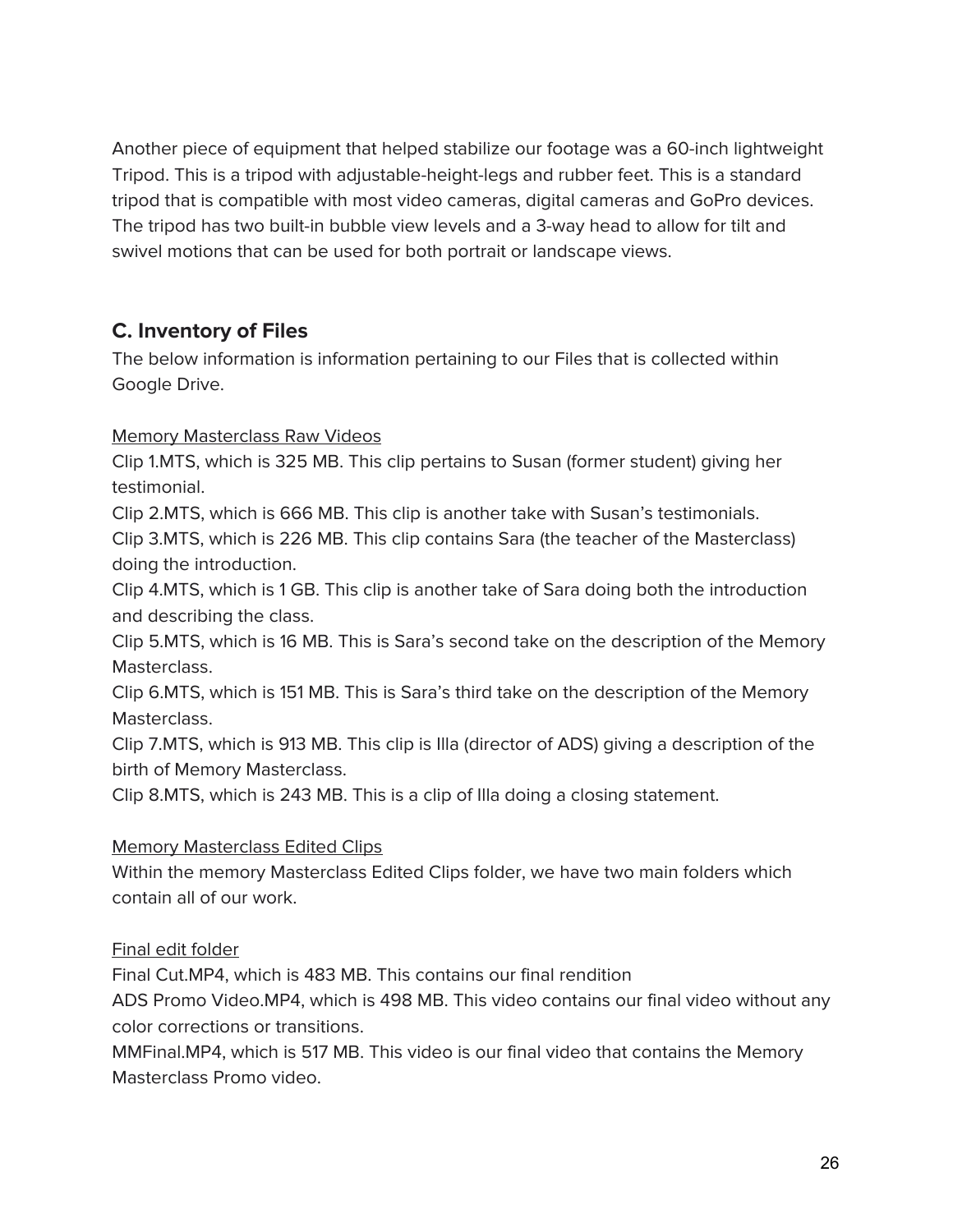iMovie Library

iMovie Library.zip, this is a zipped folder that contains one of our editor's entire library of footage that has been edited within an event created in iMovie.

#### Memory Masterclass Stock Videos

This folder contains all our approved stock footage.

List of Files:

Old man Walking.mp4, which is 10 MB. This clip is a senior citizen walking at a park. Park.mp4, which is 16 MB. This clip is two senior citizens walking down a park.

Pexels Video 3682.mp4, which is 5 MB. This clip is of an older couple looking at a beautiful view of a house.

Pexels Videos 1538129.mp4, which is 2 MB. This clip is a senior citizen who is playing with children.

Pexels Videos 1538131.mp4, which is 2 MB. This clip is individuals sitting around a table discussing a topic.

Hahn Footage:

00029.MTS, which is 8 MB. This video is a shot of a participants arriving at the Memory Masterclass.

00031.MTS, which 25 MB. This video is a shot of Sara Amos teaching the course from a back point of view.

00037.MTS, which is 8 MB. This video is a shot of Sara Amos teaching the course with a front view.

00044.MTS, which is 6 MB. This video is a clip of class participants listening to Sara with a back view.

00054.MTS, which is 13 MB. This video is of class participants taking notes.

00056.MTS, which is 9 MB. This video is a shot of sara teaching with a front view.

ClassPan.MTS, which is 4 MB. This video is a pan shot of the entire class.

GroupDisc.MTS, which is 8 MB. This video is a shot of the participants discussing from the back.

IntroWhatIsMMC.MTS, which is 13 MB. This video is a clip of Sara discussing what the Memory Masterclass is all about.

LadiesKnodding.MTS, which is 13 MB. This video is a clip of class participants talking and nodding.

LifestyleExercises.MTS, which is 30 MB. This video is a clip of Sara talking about the lifestyle exercises that the course teaches.

SaraFront2.MTS, which is 30 MB, which is 23 MB. This clip is of Sara talking to the class with a front view.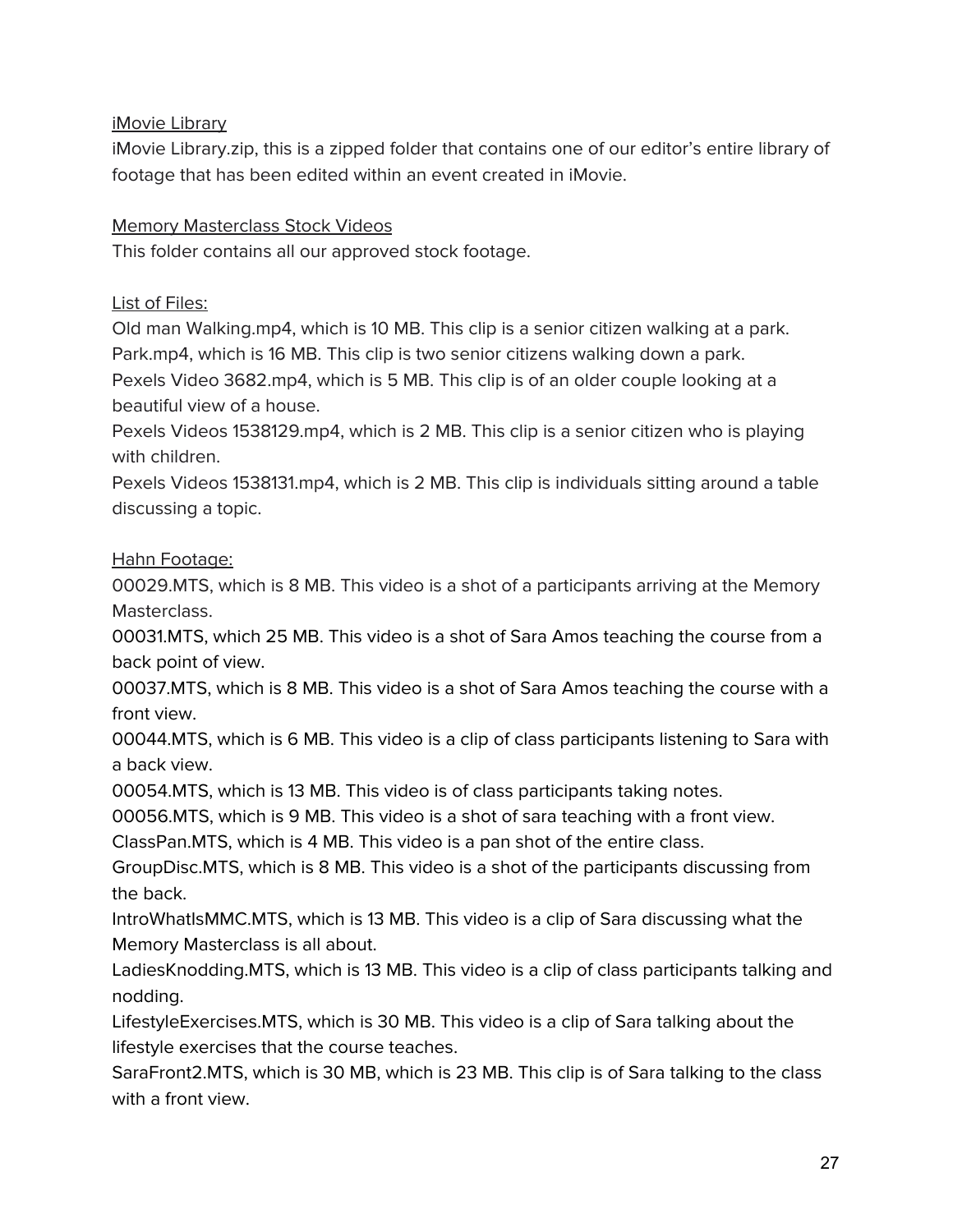ManAsksQuestion.MTS, which is 10 MB. This clip is a shot of a class participant asking Sara a question in the middle of the clas.

PracticalLifestyleStrats.MTS, which is 16 MB. This is a clip of Sara talking about how exactly they can use the lifestyle strategies that they go over the class.

SaraDiscussion.MTS, which is 6 MB. This clip is a clip of Sara one on one with a student from the course.

SaraLaughing/Teaching.MTS, which is 14 MB. This clip is of Sara laughing and teaching with the class.

SaraRightSide.MTS, which is 8 MB. This clip is of Sara teaching the class with a right point of view.

slowPan.MTS, which is 10 MB. This is a slow pan of the class starting with the left side. TeachingCloseUp.MTS, which is 9 MB. This is a clip of Sara teaching the course with a closeup of Sara.

WhatisMMC.MTS, which is 29 MB. This clip of sara is her talking about what exactly is the Memory Masterclass.

Writting.MTS, which is 7 MB. This clip is of the students taking notes zoomed in.

YImplementing.MTS, which is 15 MB. This clip is of the strategies that are taught would be useful for the students.

ZoomedWritting.MTS, which is 7 MB. This clip is of the students taking notes but only shows them taking notes.

ZoomWhatDOESMMC.MTS, which is 28 MB. This clip is of Sara talking about who Memory Masterclass is, with a different camera angle.

#### Hahn Outdoor Footage:

00003.MTS, which is 9 MB. This clip is of three participants walking down a path.

00006.MTS, which is 19 MB. This clip is of three participants sitting on a bench talking.

00007.MTS, which is 13 MB. This clip is a pan of the three participants sitting on a bench. 00008.MTS, which is 7 MB. This clip is of the three participants from the back.

00010.MTS, which is 7 MB. This clip is of students sitting outside participating in a group discussion.

00011.MTS, which is 1 MB. This clip is of students sitting outside participating in a group discussion from the back.

00013.MTS, which is 13 MB. This clip is of students sitting outside participating in a group discussion from the left side.

00014.MTS, which is 9 MB. This clip is of students sitting outside participating in a group discussion from the front.

00016.MTS, which is 18 MB. This is a clip that shows three students talking on a bridge next to a pond.

Bridgepart1.mp4, which is 20 MB. This clip is of three students on a stone bridge.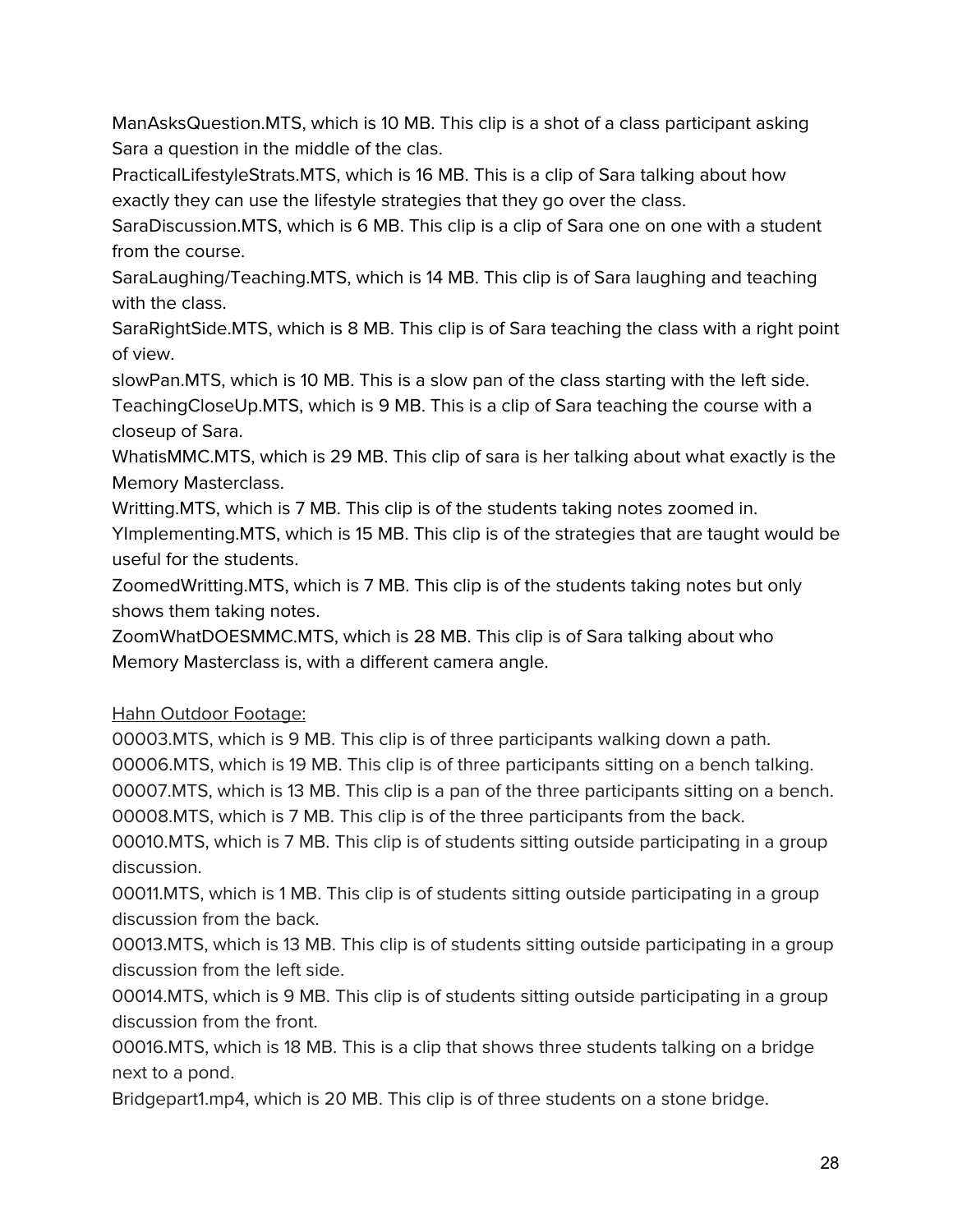bridgeZoomin.mp4, which is 20 MB. this clip is of three students on the bridge but zoomed in.

Walking.mp4, which is 6 MB. This is a side shot of three students walking away.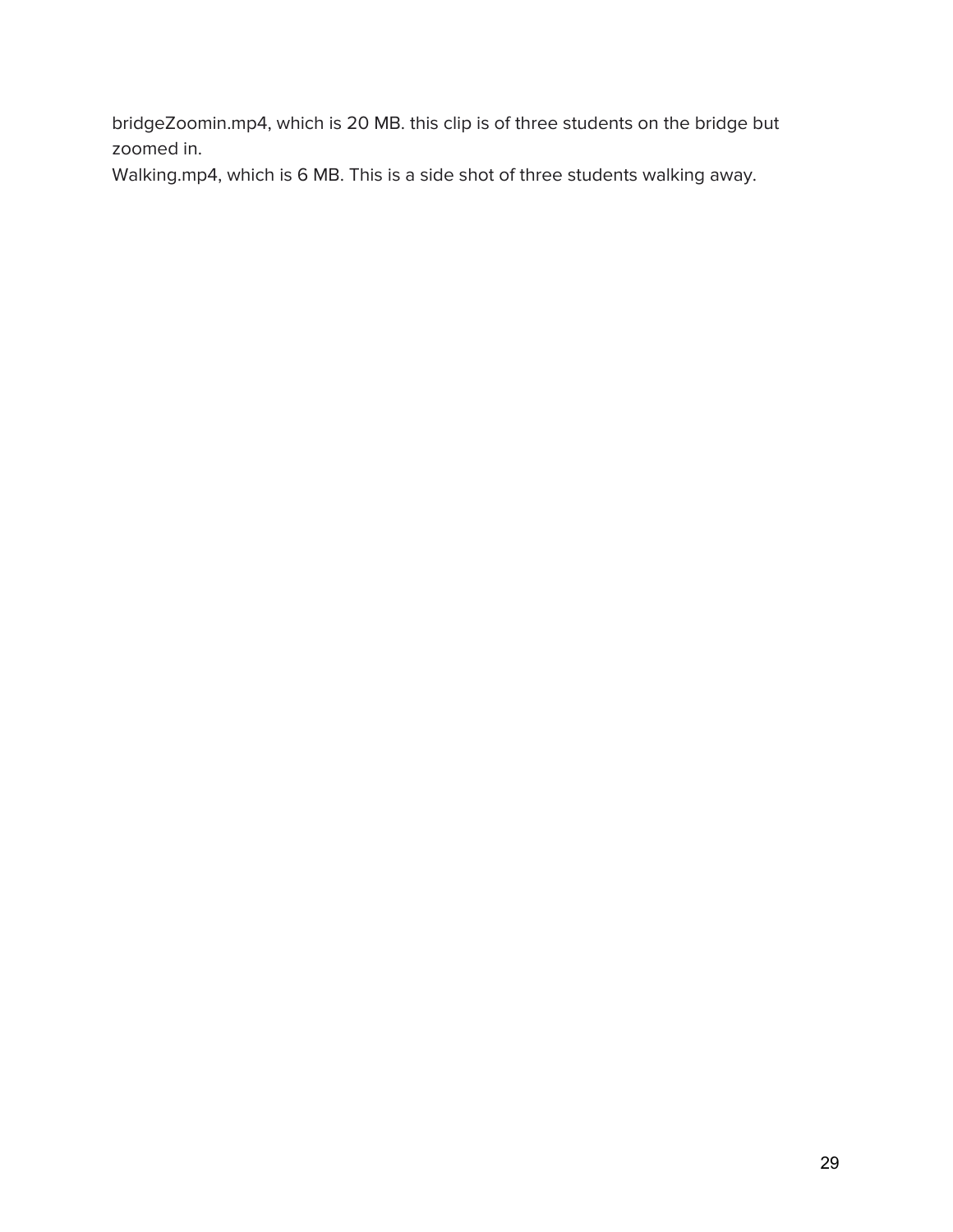# **VIIII. Future Work**

This is a short list of future applications for this project. Another team could continue working with Adult Day Services to provide them with these deliverables in the future.

#### **A. Adult Day Services General Promotional Video**

Early on in the project, probably at the first client meeting, our client mentioned the possibility of us doing a promotional video for Adult Day Services as a whole. The was just a potential idea that was loosely thrown around if we had time towards the end of the semester. This video wasn't a requirement, and therefore it was low on our priority list after the 4-minute and 90-second videos. We focused on completing the 4-minute video and therefore were not able to start working on another promotional video. However, another group could follow this report, our User Manual, and our Developer Manual to create a another promotional video in the same way that we have created this first one.

#### **B. 90-Second Video**

During a previous meeting where we discussed the outline for the 4-minute video, we also presented a very short preliminary outline for the 90-second video. This outline is available to another group who would like to continue working with ADS. The outline has already been approved, but probably should be reviewed with the client to make sure the requirements are still the same. The group working on this in the future would have complete access to our inventory system of raw footage. They would not need to reshoot any scenes, but could just work from the outline of our 4-minute video and condense that to the most important pieces of information.

#### **C. Future Enhancements to Video**

Currently, our client is pleased with the final product. However, we believe that if in the future they want to make the video better, they could film the interviews again with a clip-on microphone to reduce noise as well as use a light kit to be able to control the light and make it more cohesive throughout the video.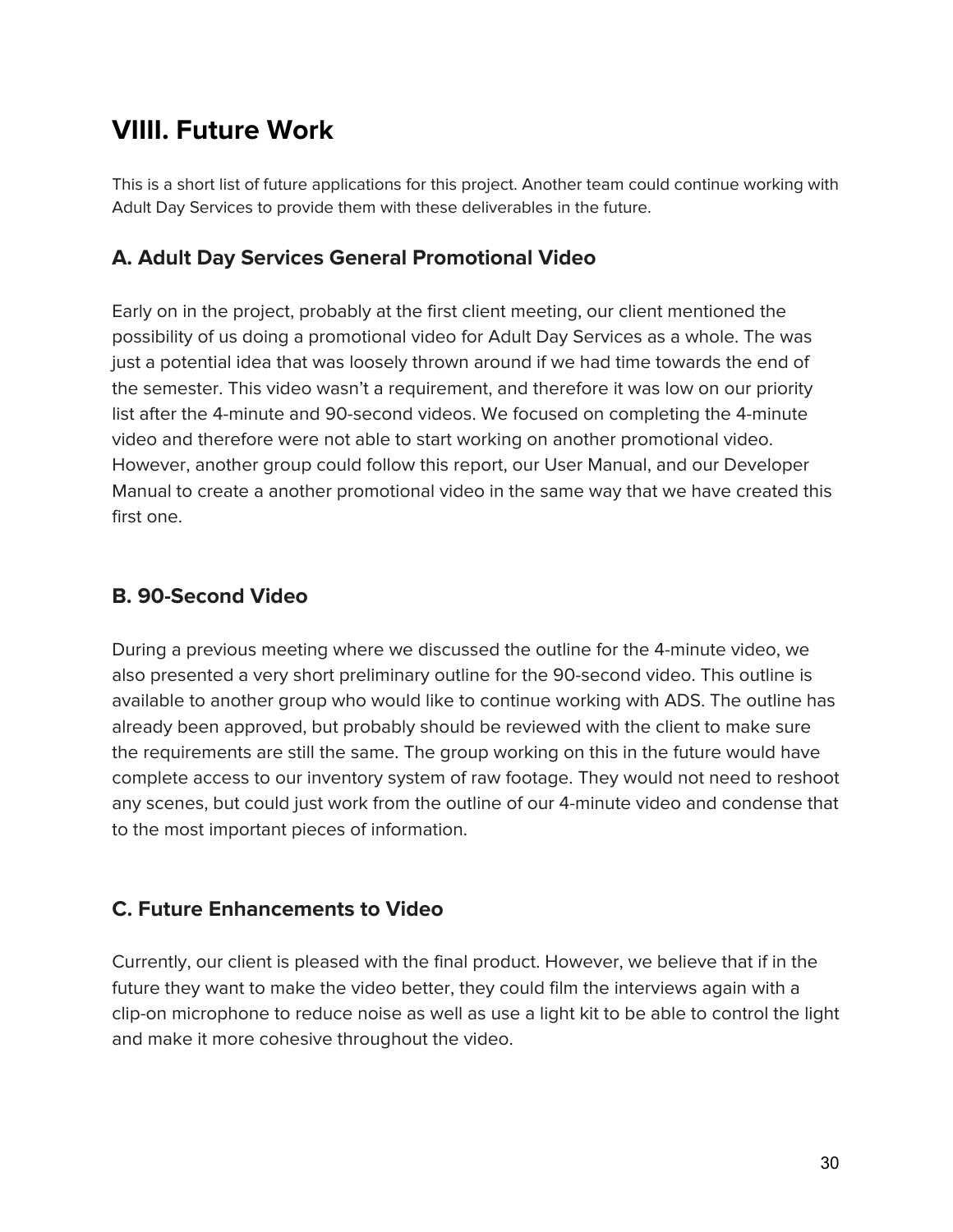Another iteration of the video could also use a higher quality camera to go beyond 1920 x 1080**.**

# **X. Acknowledgements**

We would like to acknowledge our main clients, Sara Amos and Ila Schepisi, for being the source of this project as well as their participation and help coordinating schedules in the process. Sara's contact information is sara17@vt.edu, and Ila's contact information is schepisi@vt.edu.

We would also like to acknowledge Ben Katz, a professor researching cognitive training who also participated in filming. His contact information is katzben@vt.edu and 540-231-9816.

We would also like to acknowledge Susan, a former members of Memory Masterclass who was willing to share her experiences on camera.

Finally, we would like to acknowledge Adult Day Services as a whole for the care they provide and for the use of their facilities as filming locations. Their main point of contact is Ila at schepisi@vt.edu and through their office at 540-231-3161.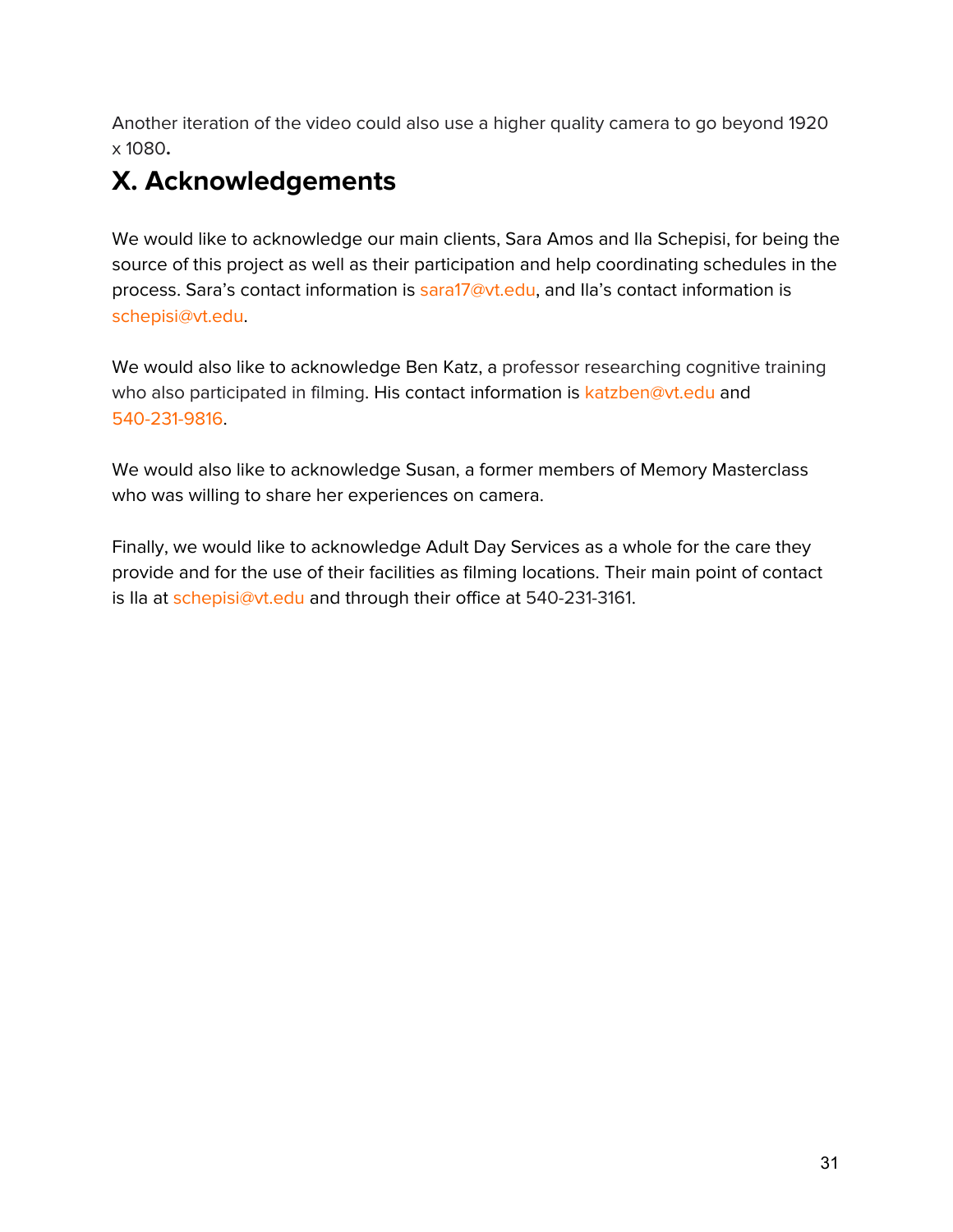# **XI. Lessons Learned**

#### **Formatting Files/Exporting .MOV files**

One of the issues our team came across was actually exporting the .MOV files from iMovie itself. The clips that were color corrected and audio enhanced were in a library within iMovie. Since, at the time we were not in the same location, exporting them to our shared Google drive became difficult. When one of our editors was exporting their iMovie library the other team members could not zip the file and download it properly. The solution we came up was after many trials and errors was actually zipping up the file before we export it to our shared Google drive. Once the file was uploaded to the drive as a zip file, the other individual could unzip the file within the Google drive and properly download the library.

#### **Videography Skills**

Two of the team members never had experience with videography, so there was a learning curve. Some of the things these two team members learned was how to work with a tripod setup and learning how important filming angles would be to make a video more professional. Having a consistent video angle allows the video to look more seamless especially when you edit in transitions between clips. Another aspect of videography that these team members learned, is thinking about little things like lighting and audio in the filming process and doing specific things to help yourself later on in the editing process. Another key aspect that we learned while filming this was how to setup a room, such as moving chairs, desks placing decorations so the shot itself looks more lifelike.

#### **Video Editing Skills**

Most of the team did not have any experience video editing. Most of our team members learned how to add transitions, how to create events and place imported files in. We also learned how to import and export MP4 files and format them from .MOV files to .MP4 files. We learned how to do voice overs on top of clips, and how to add transitions while you have these voice overs. We learned how to split clips and make sure when you split that the audio does not get cutoff. We also learned tricks such as placing clips in between two split clips that come from the an original clip which iMovie doesn't allow.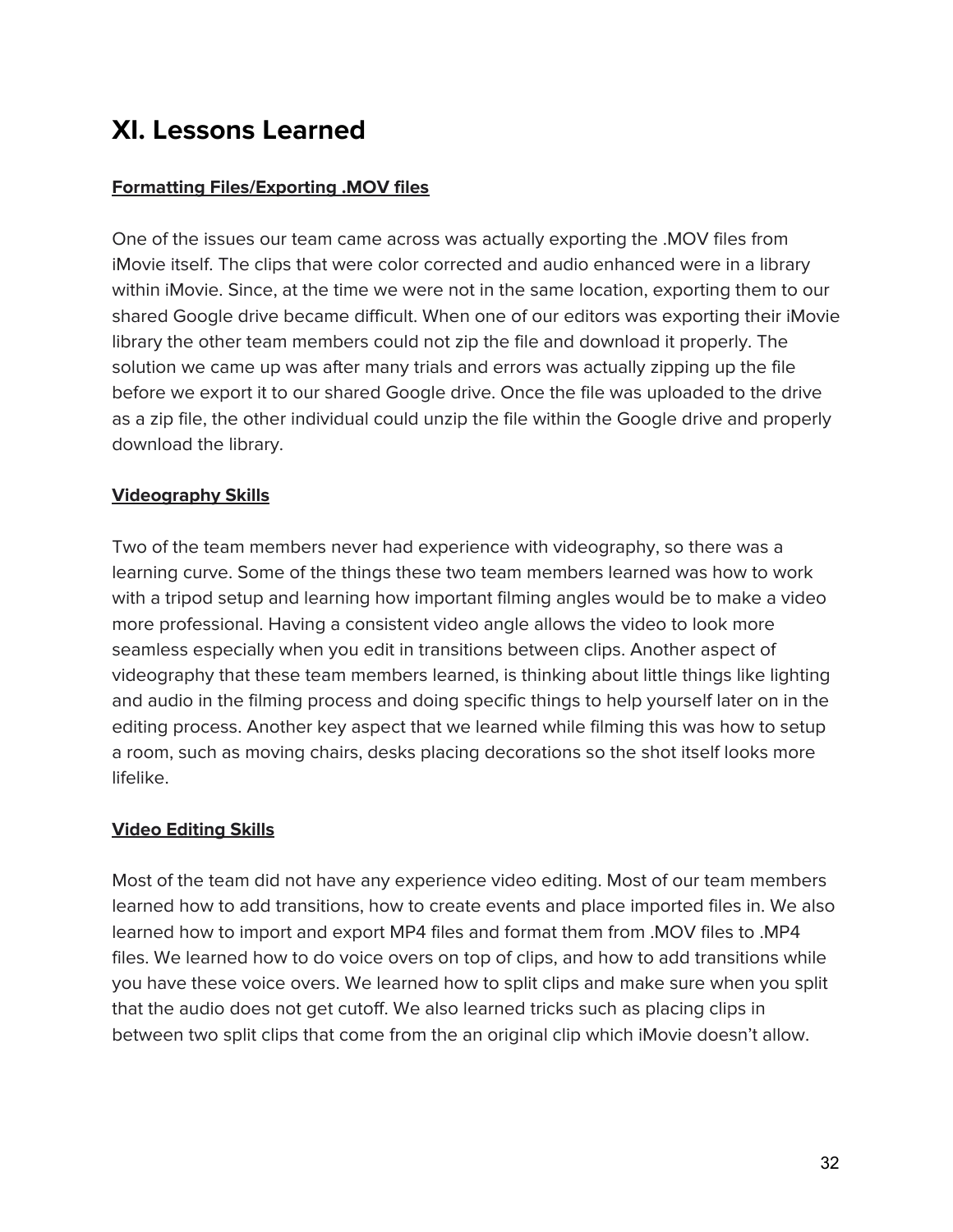#### **Communication**

Towards the beginning of the project, we struggled with consistent communication with our client. This was mostly due to extremely busy and varying schedules. Communication with our client was very important because we needed to meet in person multiple times to really nail down the project goals, our plan of implementation, and especially to establish filming locations, times, and subjects. When we approached the project, we expected a more consistent level of communication with our client, but instead experienced delays in responses. In reality, we were only able to meet about once a month with our client and our whole team. Instead of letting this set us back, we learned to have as much information ready to present as possible when we did finally get a face-to-face meeting. This involved coming up with outlines and recommendations before the meeting and doing as much work as we could on our end, instead of going in cold to each meeting. This allowed us to be a lot more prepared for each of the meetings and also made it easier for our client to just tweak details and make minor suggestions.

We also learned the importance of communication between our group members. This was especially important when working remotely on the collaborative parts of the project, specifically iMovie and Google Docs. There were definite challenges to this since the bulk of our work was done in separate locations due to busy schedules, however we were able to work around this issue by clearly assigning roles and responsibilities and keeping each other accountable through text message.

#### **Documentation**

As we were compiling the video, we learned the importance of documenting our progress as well as carefully detailing exactly what files we were uploading. We had a great number of clips (over 40) that were uploaded to our team Google drive, and it was very important to have a naming convention that was easily understandable by all team members.

Documentation for how to use iMovie is also very important for someone who is attempting to edit a project previously started by another group member. It was very important for us as teammates to be able to document exactly what we edited and exactly what needed to be completed in the future.

#### **Time Management & Decision-Making**

Originally, we planned to deliver a 90-second video in addition to the 4-minute video. However, we ended up running out of time to be able to deliver this. Part of this was because there were many unforeseen pieces of feedback and details that the client needed changed that ended up taking more time to re-film and edit than predicted.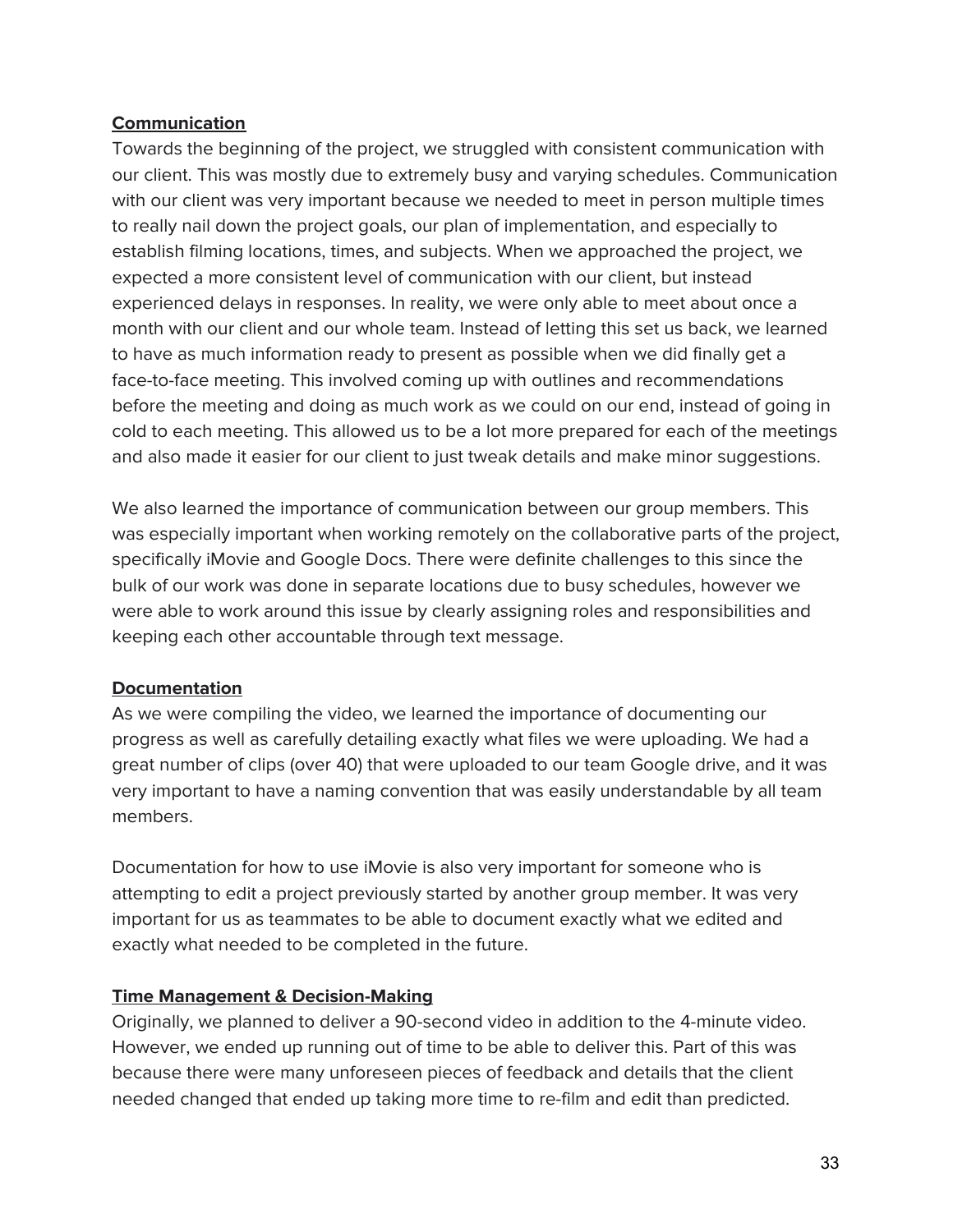This required us to learn how to better manage our time and a team and determine exactly how much energy, time, and resources we wanted to allocate to each task. Throughout the whole process, we learned to make decisions and clearly communicate those decisions with each other and our clients. This helped us stay on track and not waste time.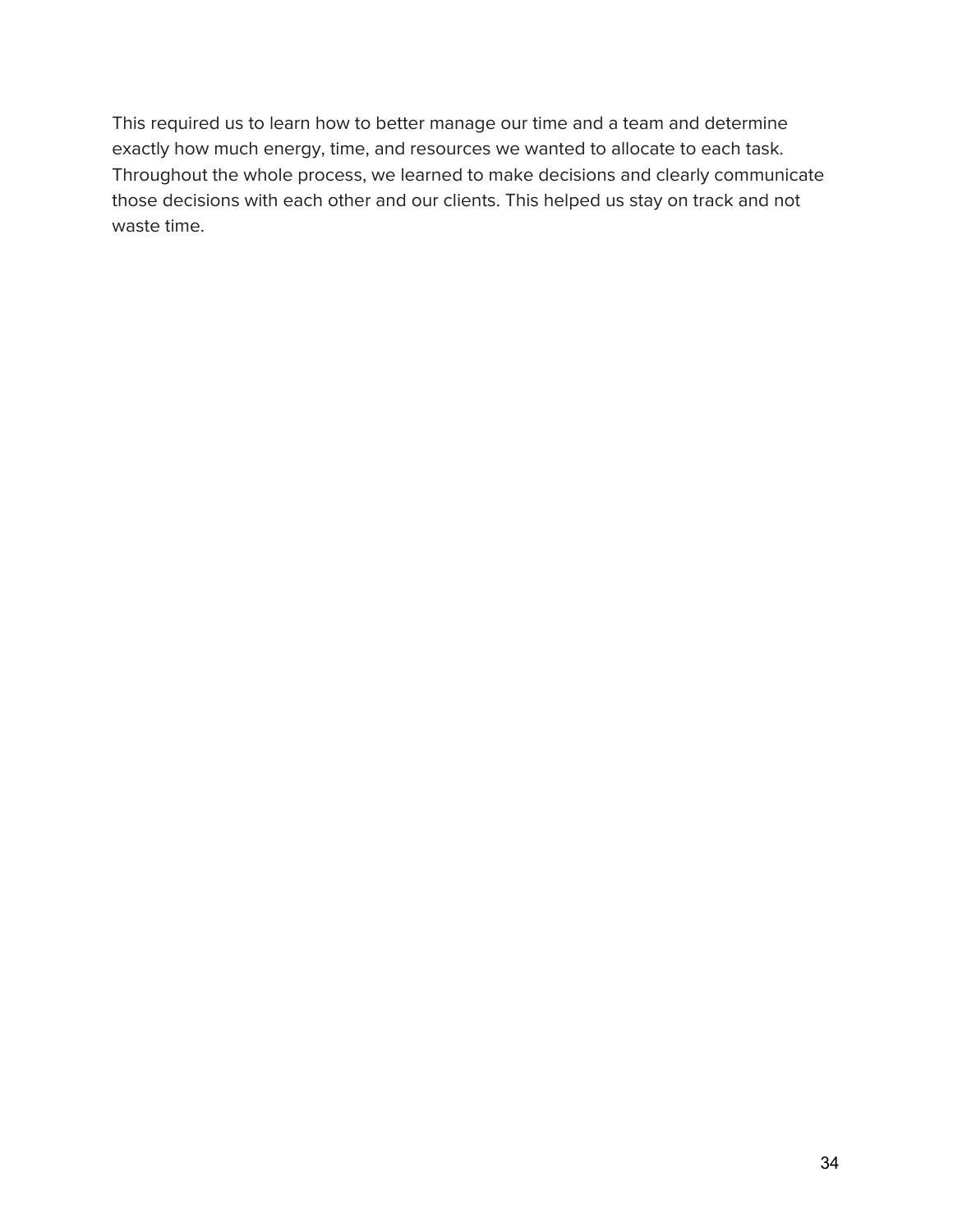# **XI. References**

#### **Adult Day Services website:**

"Adult Day Services at Virginia Tech." Virginia Tech Adult Day Services, [www.ads.hdfs.vt.edu/.](http://www.ads.hdfs.vt.edu/) Accessed March 28, 2019.

#### **Memory Masterclass website:**

"New Memory Masterclass Starts March 25th - Register Now!" Virginia Tech Adult Day Services, 20 Mar. 2019, [www.ads.hdfs.vt.edu/adult-day-services-launches-a-new-program-memory-masterclas](http://www.ads.hdfs.vt.edu/adult-day-services-launches-a-new-program-memory-masterclass/) [s/](http://www.ads.hdfs.vt.edu/adult-day-services-launches-a-new-program-memory-masterclass/). Accessed March 28, 2019.

#### **Stock Footage websites:**

"Free Stock Video Footage & Motion Graphics Download HD & 4K." Free Stock Footage - Videvo.net, [www.videvo.net/.](http://www.videvo.net/) Accessed March 28, 2019.

"The Best Free Videos Shared by the Pexels Community." Free Stock Photos, [www.pexels.com/videos/](http://www.pexels.com/videos/). Accessed March 28, 2019.

#### **Video Equipment Rental:**

Office: Media Design Studio A Location: Torgersen Bridge, Virginia Tech Phone: (540) 231-8533 Email: mediastudio@vt.edu Website: <https://spaces.lib.vt.edu/mediastudio/>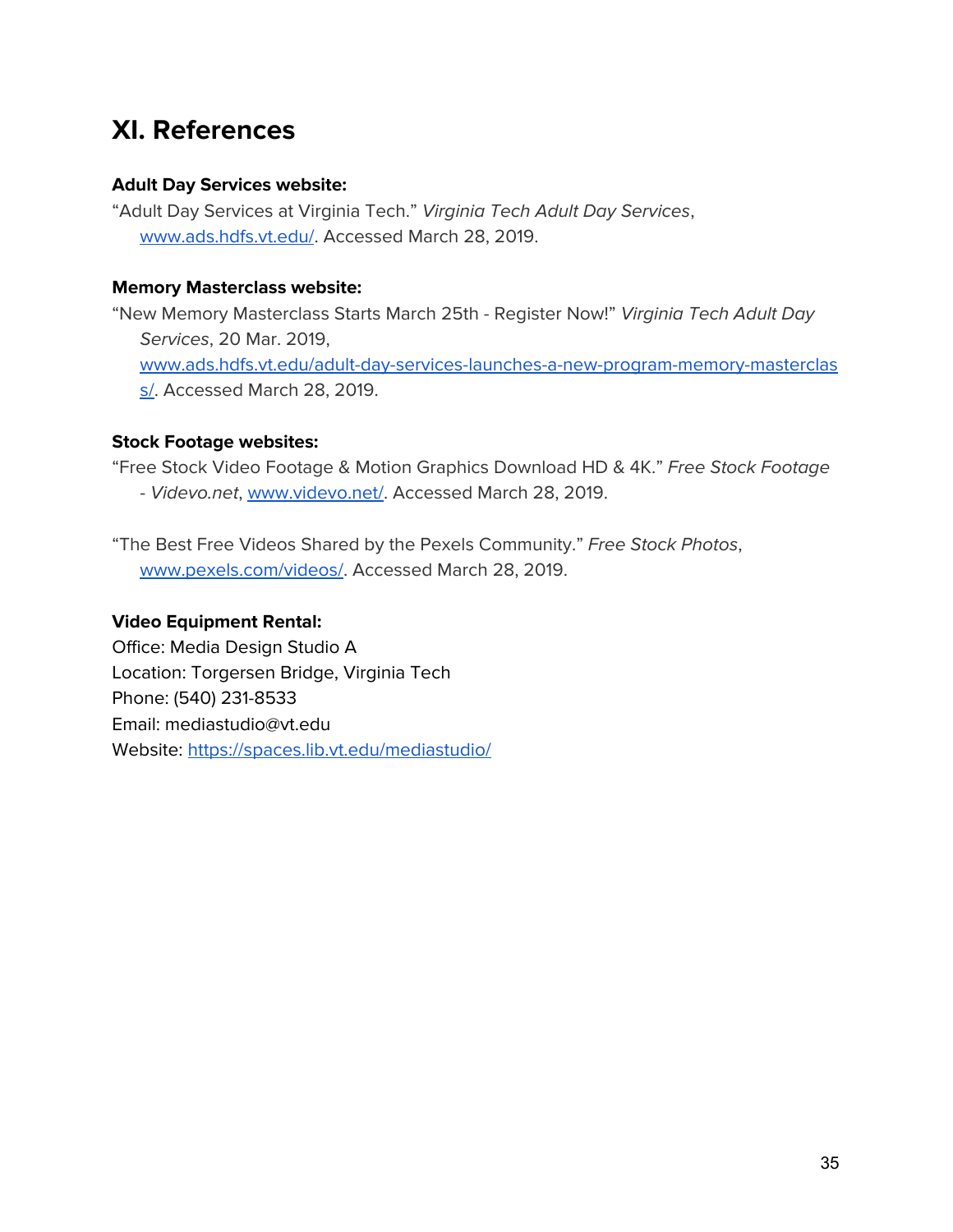# **Appendix A: Team Member Individual Contributions**

These are the main roles and responsibilities each team member took on over the course of this project. Each team member had equal amounts of responsibility but specialized in different areas depending on availability and skill level.

#### **Pablo Castillo**

- Main contact with client
- Filming direction
- Video editing
	- Cutting non-usable footage
	- Color correction
	- Noise reduction

#### **Maddie Kulik**

- Secondary point of contact with client
- Attended all client meetings
- Documentation
- Videographer
- Video Editor

#### **Jose Zurita**

- Secondary point of contact with client
- Attended all client meetings
- Documentation
- Video Editor
- Videographer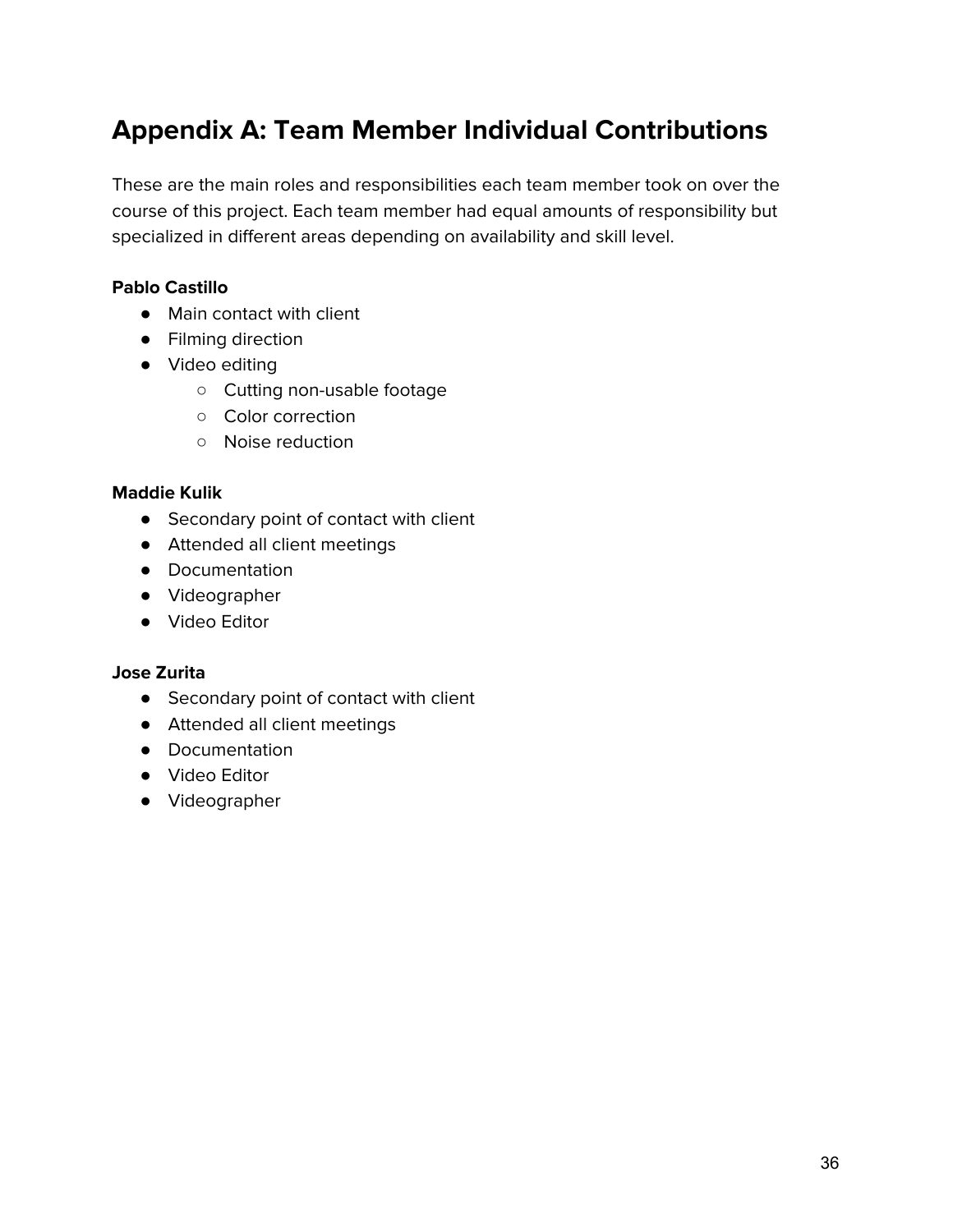# **Appendix B: 4-Minute Video Outline**

From our document titled "Promotional Video Preliminary Outline":

#### **4-Minute Video**

Introduction [30 seconds]

- Voiceover: Ila S.
- Introduce problem awareness/MCI
- Option: people doing everyday activities [Kroger]

Why [30-45 seconds]

- Explain why people should do the class
- Interview with Ben [somewhere in ADS]

How [45 sec - 1 min]

- Provide an in-depth description of what the class is: Sara
- How does the curriculum help?
- Film ADS, might have to stage a [fake class]

Testimonials [30 sec - 1 min each] - Sara is securing

- Person 1: what improved, show this person doing an outdoors activity
- Person 2: what was your experience, show this person indoors interacting with others
- Person 3? depends on time restrictions/whether we need more content

Closing

- Promotional message for signing up
- Interview with Ila [office]
- How to contact
- Why go to Memory Class at VT's ADS? What makes the program unique? Sell class to the participants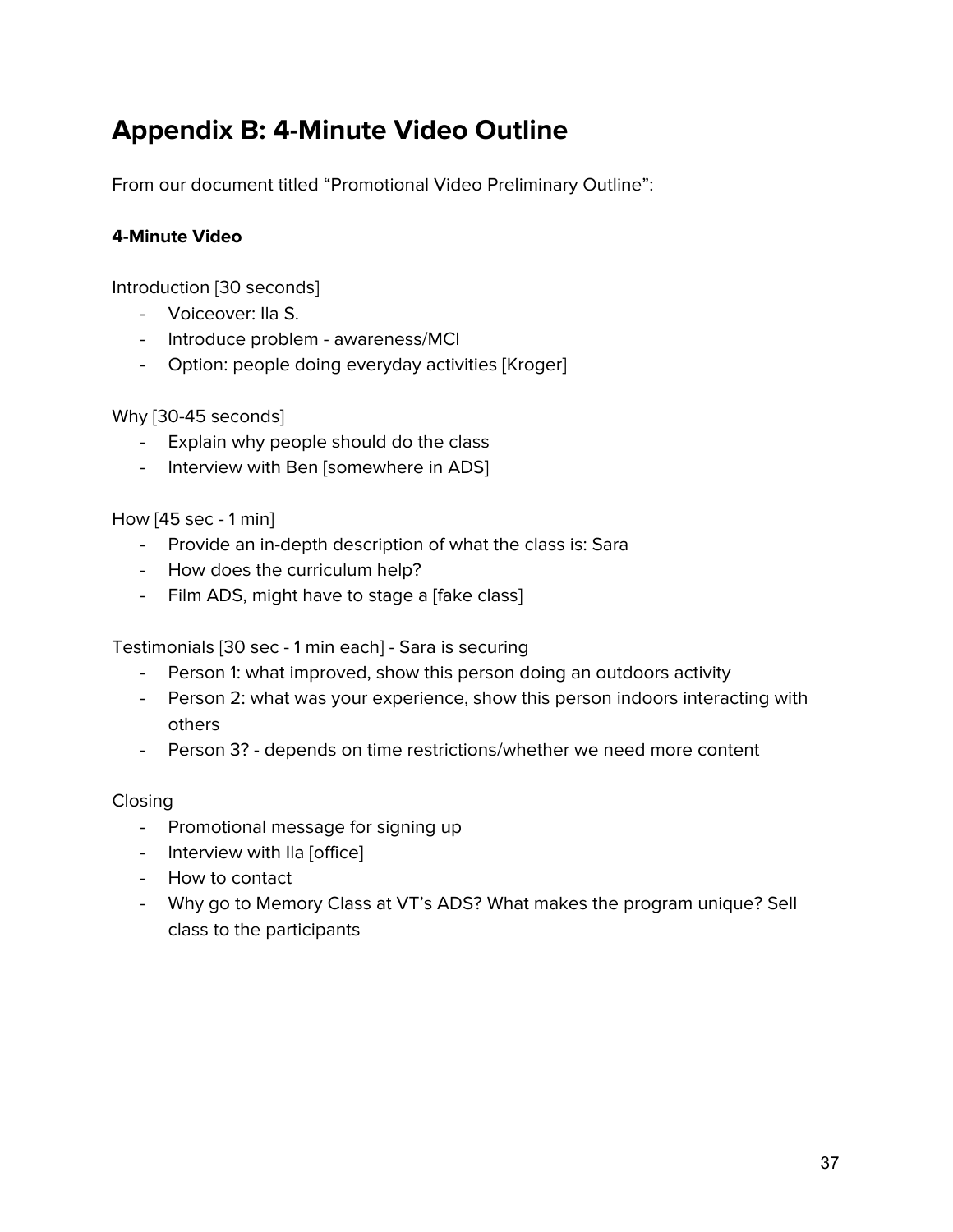# **Appendix C: 4-Minute Video Script**

#### **Script for the Four Minute Video**

#### **Introduction: Sara**

So, our hope is that students will leave feeling really empowered that there is a lot they can do to support their brain health. A lot, of students will leave the class saying wow! I didn't know there was a lot I can do day to day to help my brain.

#### **Raising Awareness of Memory Master Class: Illa**

At adult day services we realized that people were discovering our services a little later in their progression of dementia and Alzheimer's. So, we decided to do some research and find what programming was available to people with mild cognitive impairment in our local community and we discovered there was a gap in services, no one was providing services to this population. Then, we wrote a grant in order to provide the programming itself, and that's how memory masterclass came to be.

#### **Testimonial by Former Student: Susan**

I decided to take this class because I have a family history of Alzheimer's both my mothers and fathers' side. My mother lived or didn't live with it for quite a while. So, on her diagnoses I decided to put myself in a research project so I could help my own children because that's a generation out. Being in a research project is okay but you don't learn anything because it's a real research project and they can't tell you things, so I'm just a number. So, I wanted to learn things to help myself so I could hopefully not go down this track.

#### **Memory Master Class Explanation: Sara**

In our class we discuss how memories are made what is the process of making a memory and what are each step and how can we improve each step. We also, talk about what are some normal changes as your brain changes, is it normal to experience memory changes or is that a sign of something worse. We discuss memory strategies that we can implement to take some of the workload off our brains'. We also discuss diet, healthy diet, getting a lot of color and variety in your diet. We discuss exercise, making sure that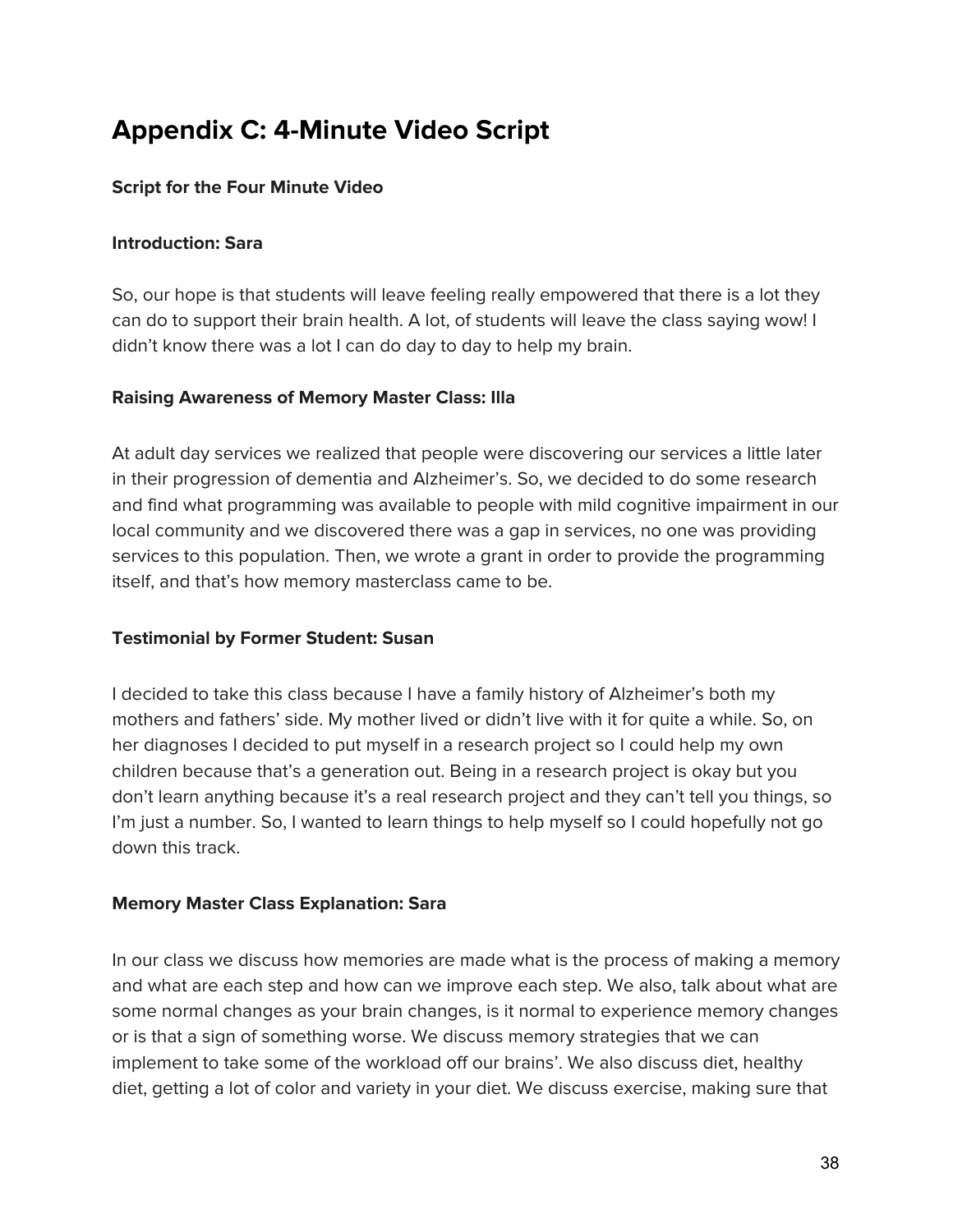your moving and keeping your body active because its really good for your brain. We discuss social engagements, how those connections with your family and friends actually really help keep your brain working at an optimal level. We also, discuss cognitive engagement you can do throughout the day.

#### **Testimonial by Former Student Continued: Susan**

One of the most important things to me that I learned is how memories are learned. I never thought about things like how you must encode it first, because if you don't take it in and store it then it's not going to be there and how often we don't make a deliberate habit of putting things in our brain. Also, how important that is now that I'm seventy-two years old.

#### **Memory Master Class impact: Sara**

So, we are really excited that we are empowering students to take what they learned in our class and implement it to really be able to see the benefit of it later on.

#### **Testimonial by Former Student Continued: Susan**

This class gave me permission and really encouraged me to do things for myself. When we grow up as a mother and grandmother, we get busy doing things and we are doing things for others. So, to me this was good getting focused and doing things for myself.

#### **Closing: Illa**

After seventeen years working at adult day services, we just realized that the earlier you start working on your brain health the better it is.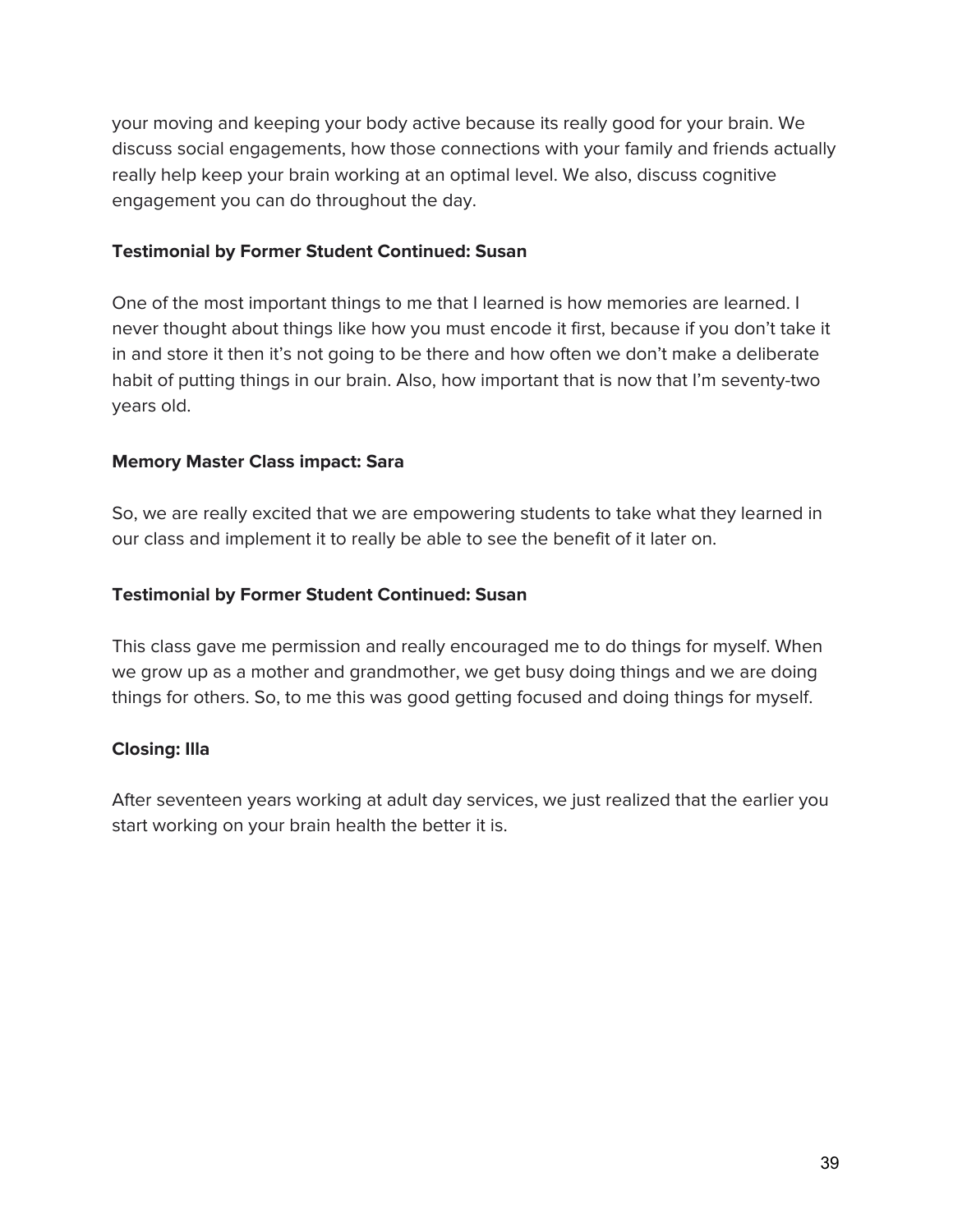### **Appendix D: Feedback on 4-Minute Video**

These are some quick notes that Maddie jotted down during our client meeting in which we reviewed the first draft of the 4-minute video.

#### **Feedback from 4-Minute Video**

Ila likes how she was framed - tight shot, off to the side - this was appealing to look at Sara and Susan - wider span, too much dead space Is there a way to zoom in on these frames Don't worry about editing Sarah - Sara would like to redo hers on an outdoor backdrop

Disperse the stock videos throughout the video instead of just having it all at the beginning Take out the footage of the bar Focus on older people, take out anyone under 55 Make sure it looks like America

Music throughout the video to make it homey Music to lead in and lead out

They have the memory masterclass image logo Fade this in and out

Follow up on days to film the outside shots 2 classes - lecture and outdoor activities

Ben katz (?)

Follow up on potential filming dates Wednesday: 2-3:30 and 4-5:30 - come and set up before 2 Film the participants as well as Sarah actually teaching (students heads with powerpoint) If we come at 1:30 we can refilm Sarah

Keep the 3-4 minute length

Some of the interviews felt a little bit long (?) Split up clips - cut in half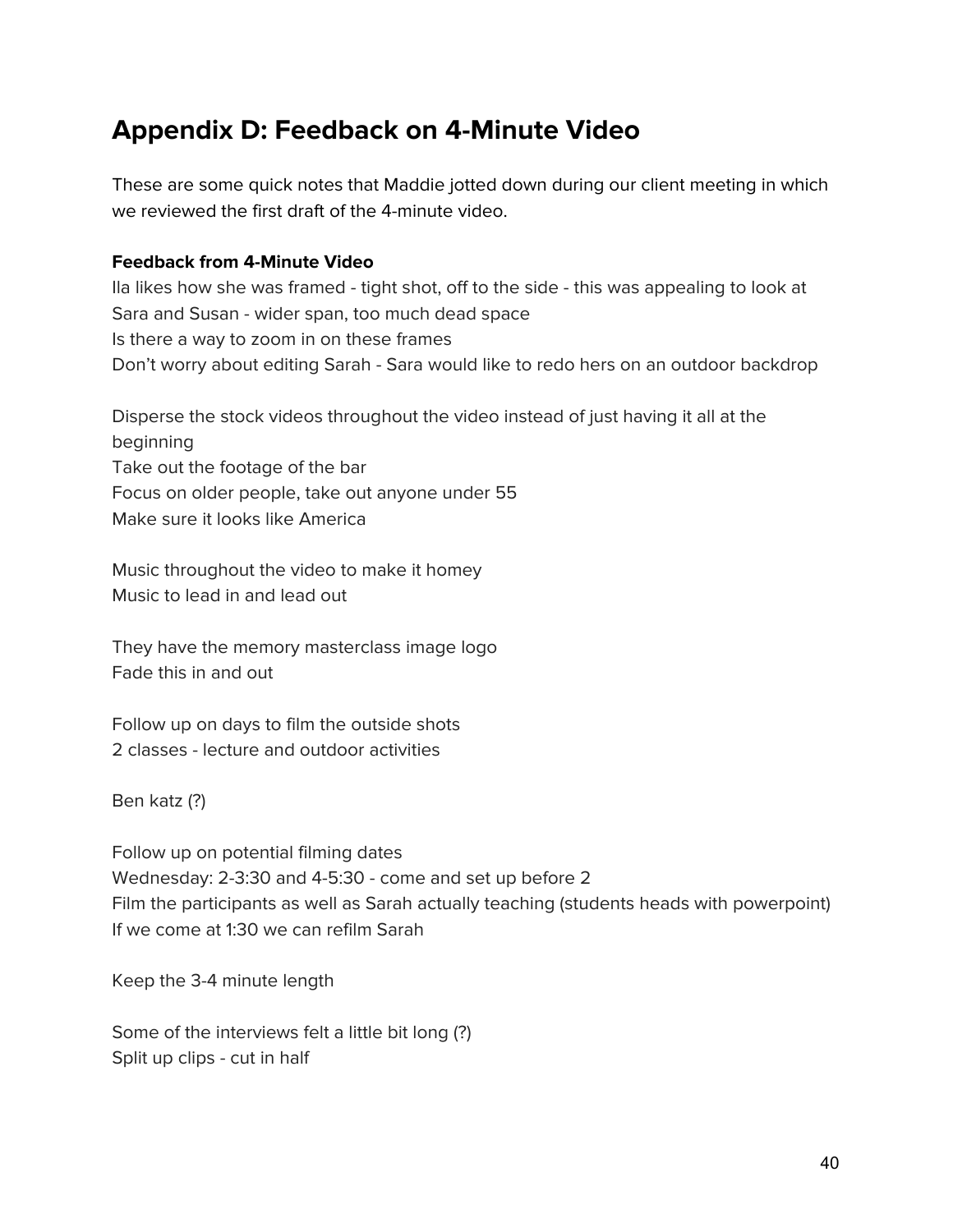The last bit of Ila's interview felt misplaced

Call to action at end - need a voice over

Music with a few last clips so people have time to reflect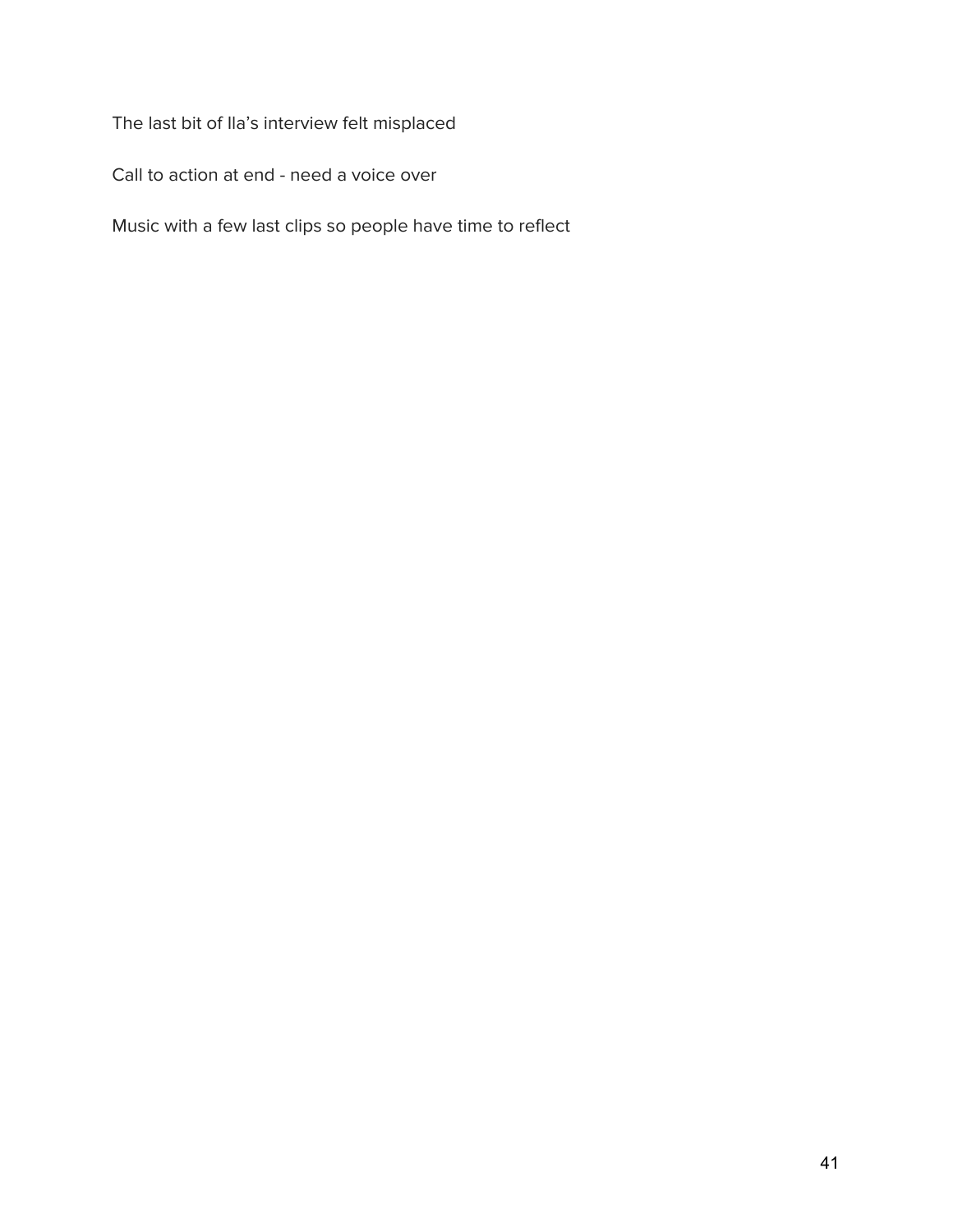# **Appendix E: Feedback on 4-Minute Video II**

Ila and Sara liked our final version of the video and even went on to share it with other groups.

We asked if there were any further changes they wanted us to make, but they did not have any further improvement ideas.

The project is therefore completed to the client's standards.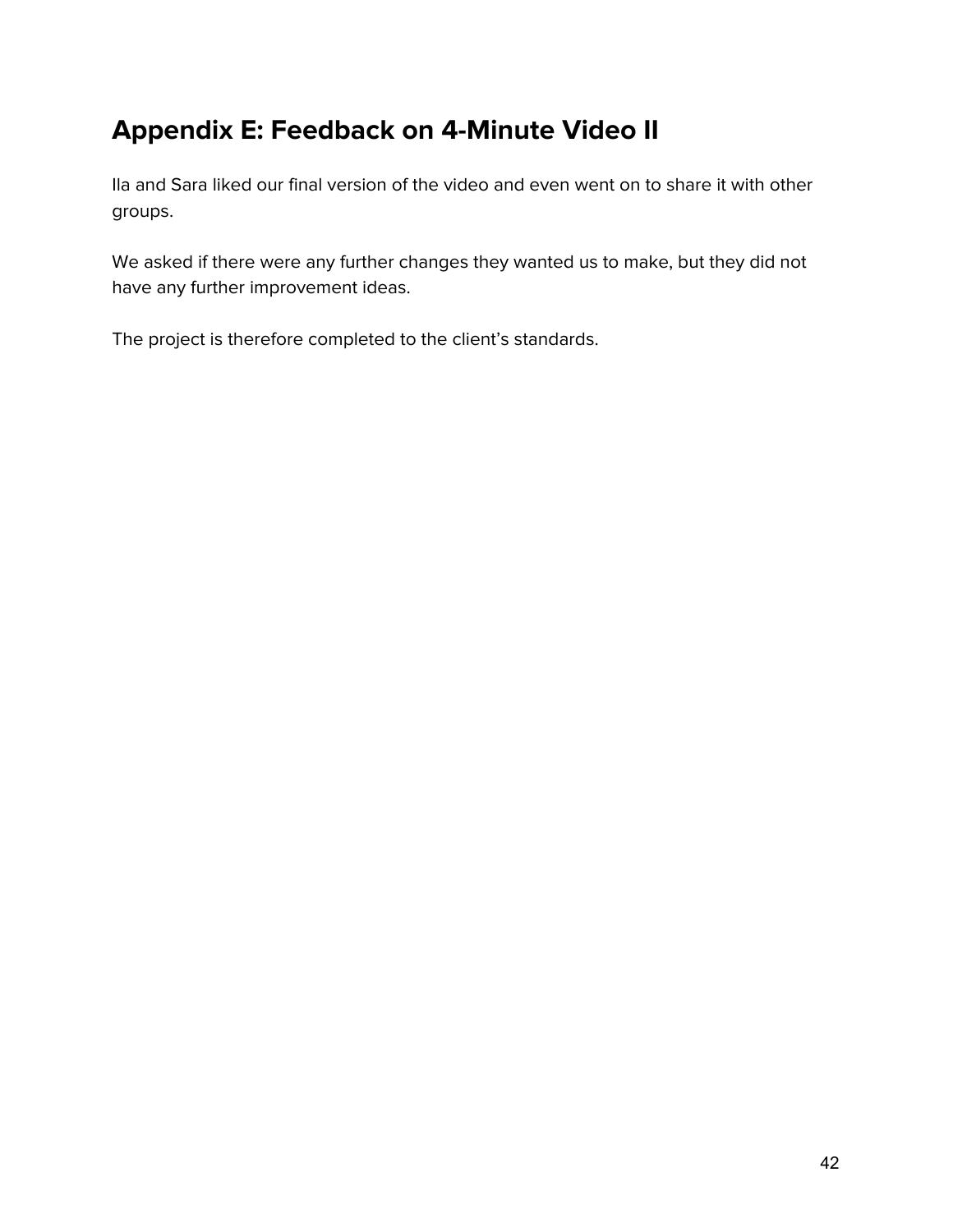# **Appendix F: User Testing Criteria & Results**

#### **Feedback From iCAT Day Presentation**

#### Group 1 [Maddie]

This group was comprised of four people: 3 high-school-aged students and one middle-aged woman. I received feedback from both age groups. Here are some comments that they made:

- Had a personal connection with ADS in a different location
- Clearly identified with the message that the video communicated
- For the younger students who weren't familiar with ADS, they said that the information that the video presented was clear and easy to understand

#### Group 2 [Maddie]

The second presentation I conducted was for just 1 woman. Here are some comments on the dialogue that we had:

- Audio quality was a little bit hard to hear at certain places I explained to her that the differences were unavoidable with the camera quality that we used
- Seemed to communicate message concisely
- The speakers did a great job with their lines, they were really clear and understandable

#### Group 3 [Maddie]

The second presentation I conducted was for just 1 man. Here are some comments on the dialogue that we had:

- Videography skills were good the transitions were clean in most places
- The shots were nice and clear
- The stock footage of the actual class was a nice accent

#### Group 4 [Jose]

The first presentation I had was with a group of 3 women, they were a mix of ages, here is some comments of dialogue:

- I should sign up my father for this class
- Some of the transitions are noticeable
- The video of the classes was a good idea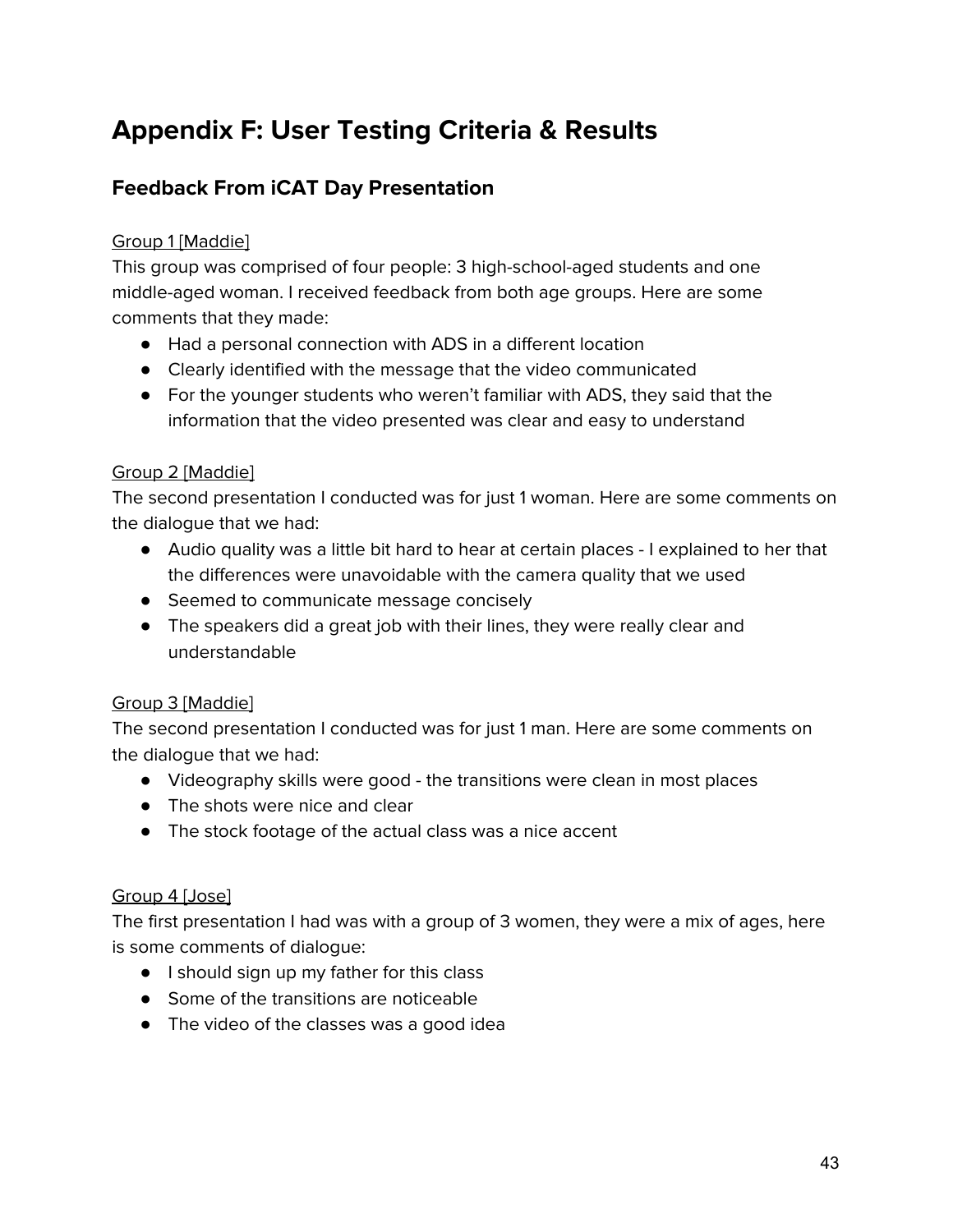#### Group 5 [Jose]

The second presentation I conducted was for just 2 man. Here are some comments on the dialogue that we had:

- Are these classes being offered anywhere else?
- The parts with outside class looked peaceful
- The use of an online stock footage popped out compared to the rest of the video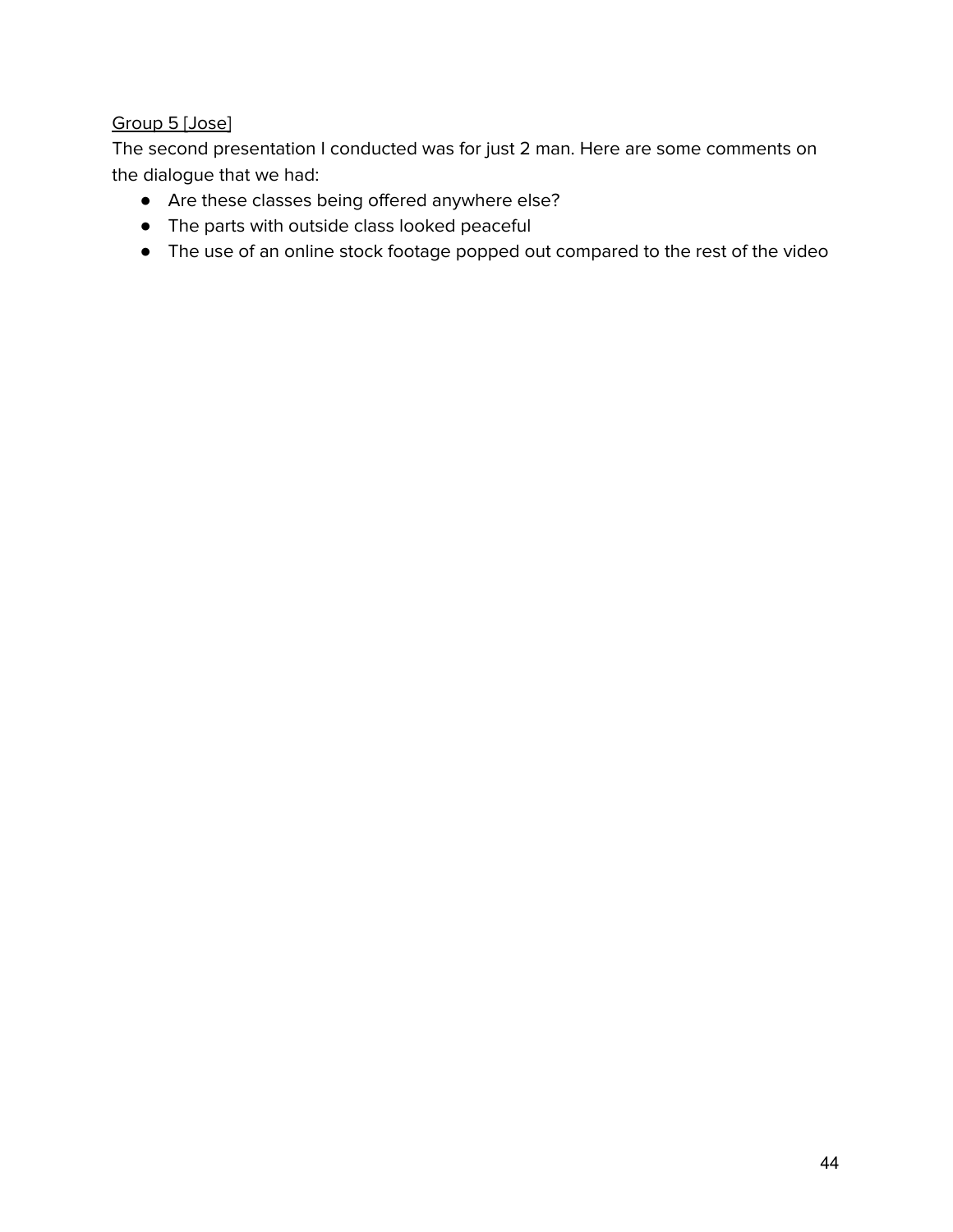# **Appendix G: 90-Second Video Outline**

From our document titled "Promotional Video Preliminary Outline":

#### **90-second Video**

Introduction [30 seconds]

- Voiceover: Ila
- Introduce problem awareness/MCI

How/Why [30 seconds]: Sara

- Still use the "active" footage
- Condense the information from longer Why and How sections might have to record a completely separate shorter version

Closing

- Interview with Ila